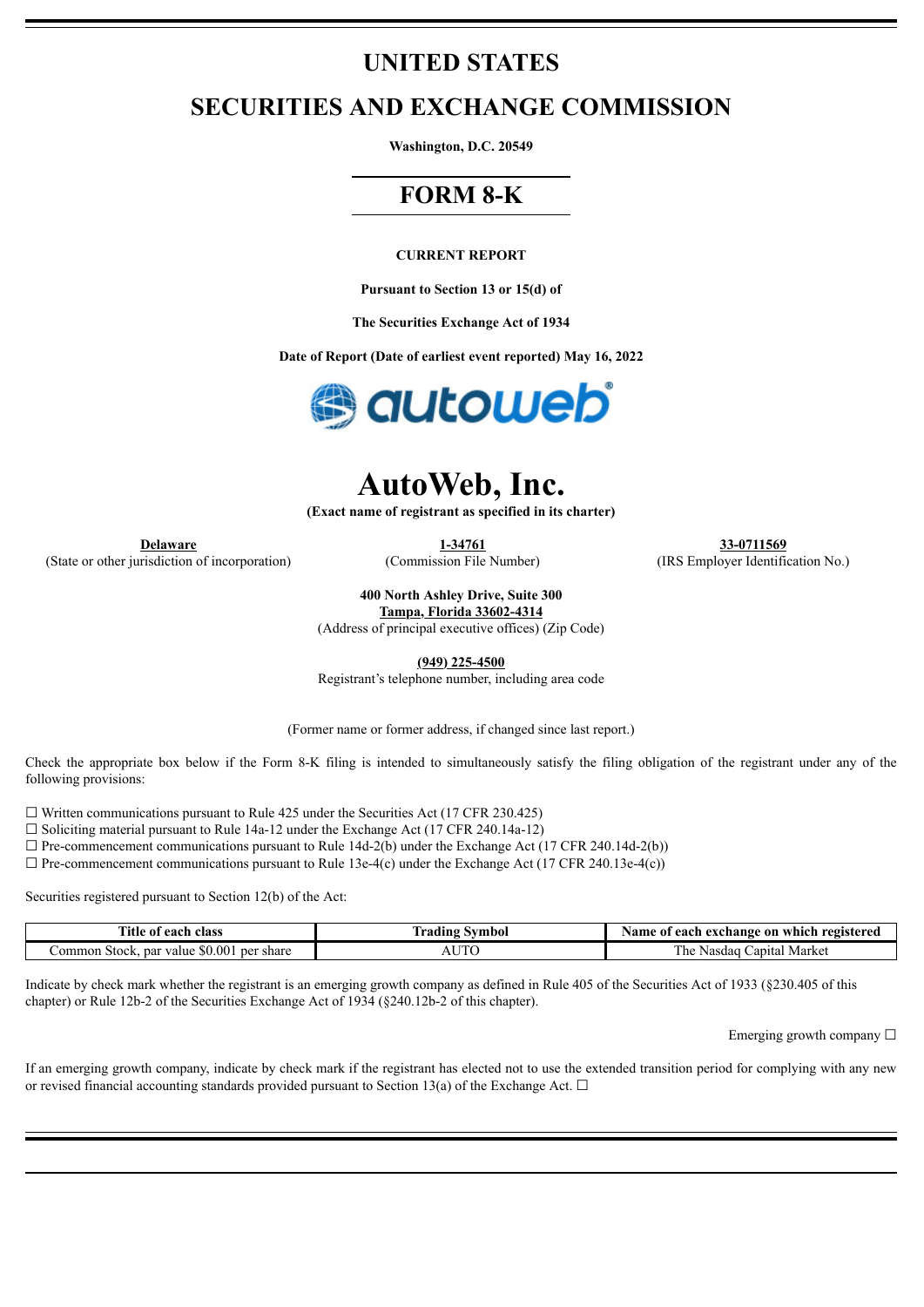#### **Item 2.02 Results of Operations and Financial Condition.**

On May 16, 2022, AutoWeb, Inc., a Delaware corporation ("**AutoWeb**" or "**Company**"), announced in a press release its financial results for the quarter ended March 31, 2022. A copy of AutoWeb's press release announcing these financial results is attached as Exhibit 99.1 to this Current Report on Form 8-K.

In connection with the press release, the Company also held a conference call that was webcast on May 16, 2022. A transcript of that call is attached as Exhibit 99.2 to this Current Report on Form 8-K.

The attached press release and transcript contain information that includes "Adjusted EBITDA," a non-GAAP financial measure as defined in Regulation G adopted by the Securities and Exchange Commission. The Company defines Adjusted EBITDA as net loss before interest, taxes, depreciation, amortization, non-cash stock-based compensation, non-cash gains or losses, and other extraordinary items. The Company's management believes that presenting Adjusted EBITDA provides useful information to investors regarding the underlying business trends and performance of the Company's ongoing operations, as well as providing for more consistent period-over-period comparisons. This non-GAAP measure also assists management in its operational and financial decision-making and monitoring the Company's performance. In addition, the Company uses Adjusted EBITDA as a measure for determining incentive compensation targets. Adjusted EBITDA is used in addition to and in conjunction with results presented in accordance with GAAP and should not be relied upon to the exclusion of GAAP financial measures. Management strongly encourages investors to review the Company's consolidated financial statement in their entirety and to not rely on any single financial measure. A table providing a reconciliation of Adjusted EBITDA to the most comparable GAAP financial measure is included at the end of the press release attached as Exhibit 99.1 to this Current Report on Form 8-K.

The attached press release and transcript are incorporated herein solely for purposes of this Item 2.02 disclosure. The information furnished pursuant to this Item 2.02, including the exhibits attached hereto, shall not be deemed to be filed for purposes of Section 18 of the Securities Exchange Act of 1934, as amended ("**Exchange Act**"), or otherwise subject to the liabilities of that section, nor shall it be incorporated by reference into any filings under the Securities Act of 1933, as amended, or the Exchange Act, regardless of any incorporation by reference language of such filing. In addition, the press release and transcript furnished as exhibits to this report include "safe harbor" language pursuant to the Private Securities Litigation Reform Act of 1995, stating that certain statements about AutoWeb's business contained in the press release and transcript are "forward-looking" rather than "historic."

#### Item 5.02 Departure of Directors or Certain Officers; Election of Directors; Appointment of Certain Officers; Compensatory Arrangements **of Certain Officers.**

On May 16, 2022, Chan W. Galbato notified the Chairman of the Company's Board of Directors ("**Board**") that, effective immediately, he was resigning his position as a member of the Board. Mr. Galbato was a member of the Board's Audit Committee, Compensation Committee, and Corporate Governance and Nominations Committee.

## **Item 9.01 Financial Statements and Exhibits.**

d. Exhibits

- [99.1](#page-3-0) Press Release dated May 16, 2022
- [99.2](#page-12-0) Transcript of AutoWeb, Inc.'s Conference Call dated May 16, 2022
- 104 Cover Page Interactive Data Filed (embedded within the Inline XBRL document)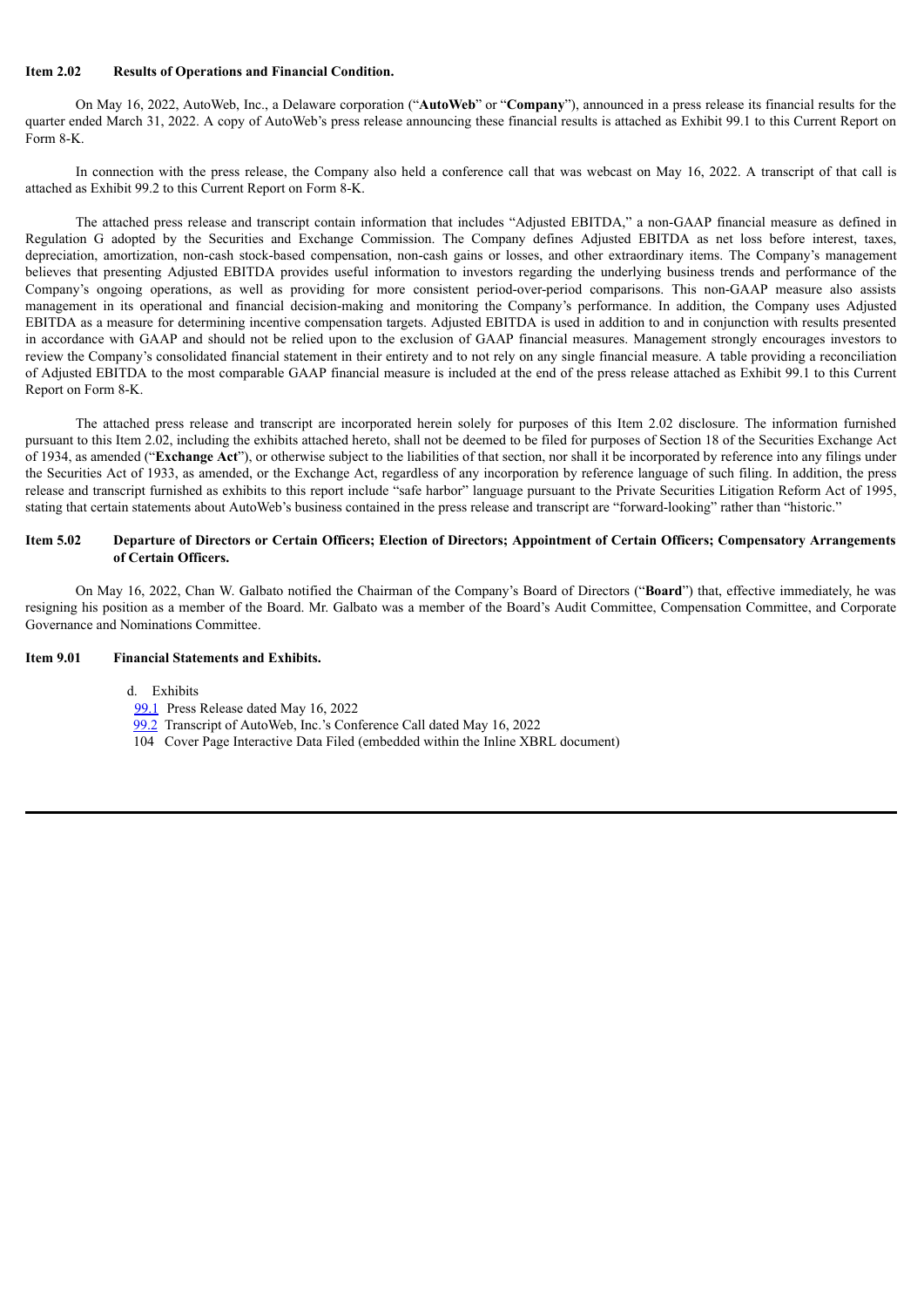# **SIGNATURES**

Pursuant to the requirements of the Securities Exchange Act of 1934, the registrant has duly caused this report to be signed on its behalf by the undersigned hereunto duly authorized.

Date: May 18, 2022

AUTOWEB, INC.

By: /s/ Glenn E. Fuller Glenn E. Fuller

Executive Vice President, Chief Legal Officer and Secretary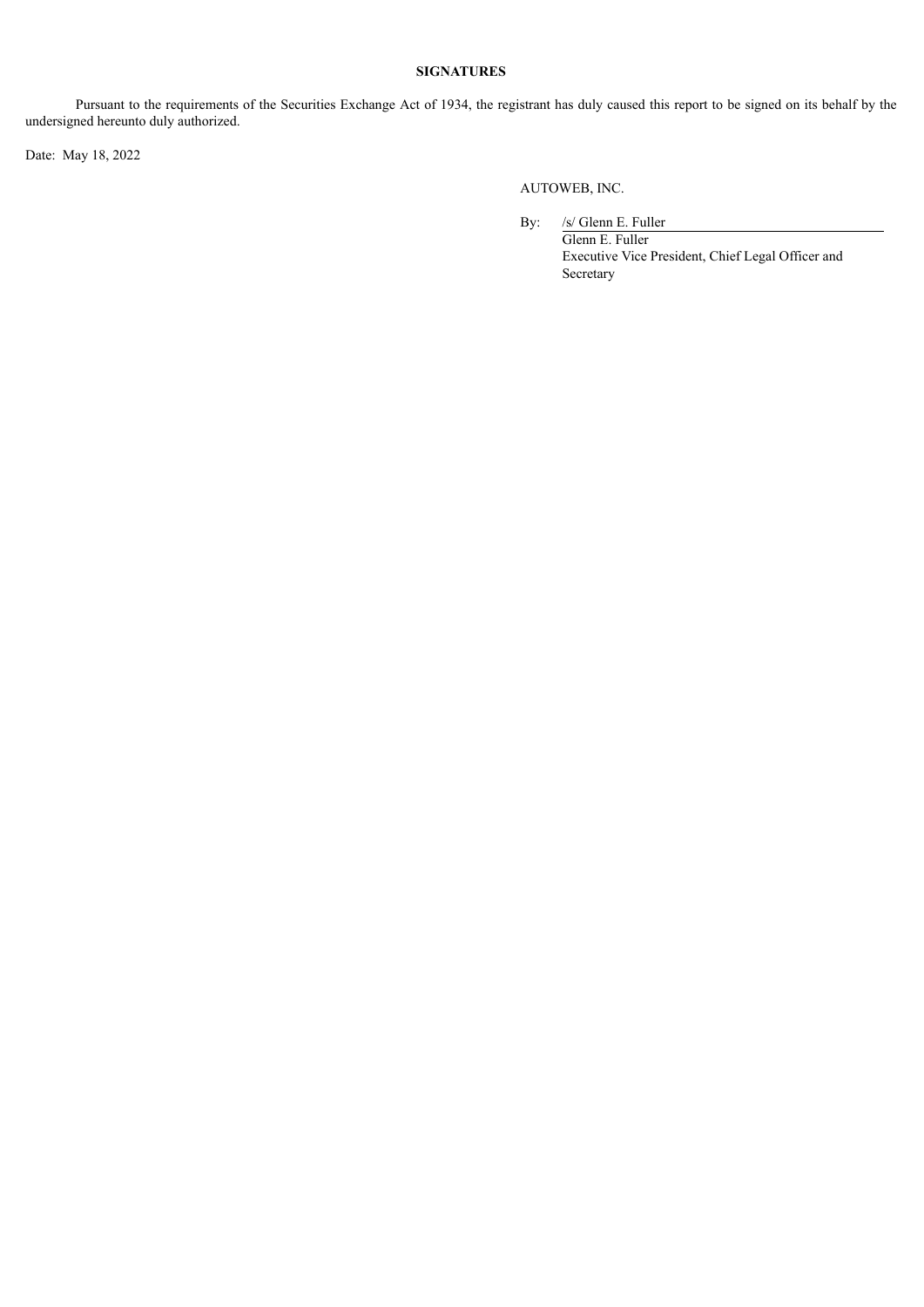## **AutoWeb Reports First Quarter 2022 Results**

<span id="page-3-0"></span>- Macroeconomic Headwinds Persist, Announces Special Committee of the Board of Directors to Explore Strategic Alternatives for the Company -

**TAMPA, Fla.** – **May 16, 2022** – AutoWeb, Inc. (Nasdaq: AUTO), an automotive matchmaking platform connecting in-market car shoppers to their preferred vehicle transactions, is reporting financial results for the first quarter ended March 31, 2022.

#### **First Quarter 2022 Financial Summary**

|                                         | O1 2022 |  | O <sub>4</sub> 2021 |  | O1 2021 |                  |  |
|-----------------------------------------|---------|--|---------------------|--|---------|------------------|--|
| Total Revenues (millions)               | 19.1    |  | 17.8                |  |         | 17.9             |  |
| Gross Profit (millions)                 | 3.9     |  |                     |  |         |                  |  |
| <b>Gross Margin</b>                     | 20.4%   |  | 19.8%               |  |         | 32.5%            |  |
| Net Loss (millions)                     | (4.3)   |  | (2.6)               |  |         | $0.\overline{3}$ |  |
| Net Loss per share                      | (0.32)  |  | (0.20)              |  |         | 0.02             |  |
| Adjusted EBITDA <sup>1</sup> (millions) | (2.8)   |  | (1.3)               |  |         |                  |  |

#### **First Quarter 2022 Key Operating Metrics**

|                                       | O1 2022 | O <sub>4</sub> 2021 | O1 2021 |
|---------------------------------------|---------|---------------------|---------|
| Lead Traffic <sup>2</sup> (millions)  |         | 14.0                | 19.1    |
| Lead Volume <sup>3</sup> (millions)   |         | 0.9                 |         |
| Retail Dealer Count <sup>4</sup>      | 1.589   | 1.581               |         |
| Retail Lead Capacity <sup>5</sup>     | 104.000 | 103,000             | 111,000 |
| Click Traffic <sup>6</sup> (millions) | 30.5    | 23.7                | 23.2    |
| Click Volume <sup>7</sup> (millions)  |         | 4.3                 |         |

#### **CarZeus Quarterly Operating Metrics**

|                                    | O1 2022 | O <sub>4</sub> 2021 | <b>O3 2021</b> |
|------------------------------------|---------|---------------------|----------------|
| <b>Vehicles Purchased</b>          | 199     | 237                 | 126            |
| Vehicles Sold                      | 219     | 195                 | 115            |
| Average Sales Price Per Unit Sold  | 19.869  | 19.081              | 13,949         |
| Average Gross Profit Per Unit Sold | 663     | .020                | .380           |

#### **Management Commentary**

"The overall environment within the automotive market continued to degrade during the first quarter, triggering a 50-year low in buying conditions for vehicles, according to data procured by the University of Michigan," said Jared Rowe, president and CEO of AutoWeb. "As a result, we continued our focus on curtailing media spend to operate in-line with evolving market conditions. Leads continued to be challenged due to the persistently low new vehicle inventory, while our click traffic increased as we grew our total number of publishers in an environment where consumers are searching far and wide for favorable pricing.

3 Lead volume = total new and used vehicle leads invoiced to retail and wholesale customers.

4 Retail dealer count = the number of franchised dealers contracted for delivery of retail new vehicle leads plus the number of vehicle dealers (franchised or independent) contracted for delivery of retail used vehicle leads.

5 Retail lead capacity = the number of new and used vehicle leads contracted for by new or used retail vehicle dealers that the dealers wish to receive each month (i.e., "targets") at the end of the applicable quarter.

6 Click traffic = total visits to AutoWeb's owned click referral websites and AutoWeb's Click Traffic Affiliate Network websites.

7 Click volume = the number of times during the applicable quarter that consumers clicked on advertisements on AutoWeb's owned click referral websites and on AutoWeb's Click Traffic Affiliate Network websites.

<sup>1</sup> Refer to the note below about Non-GAAP financial measures.

<sup>2</sup> Lead traffic = total visits to AutoWeb's owned lead websites.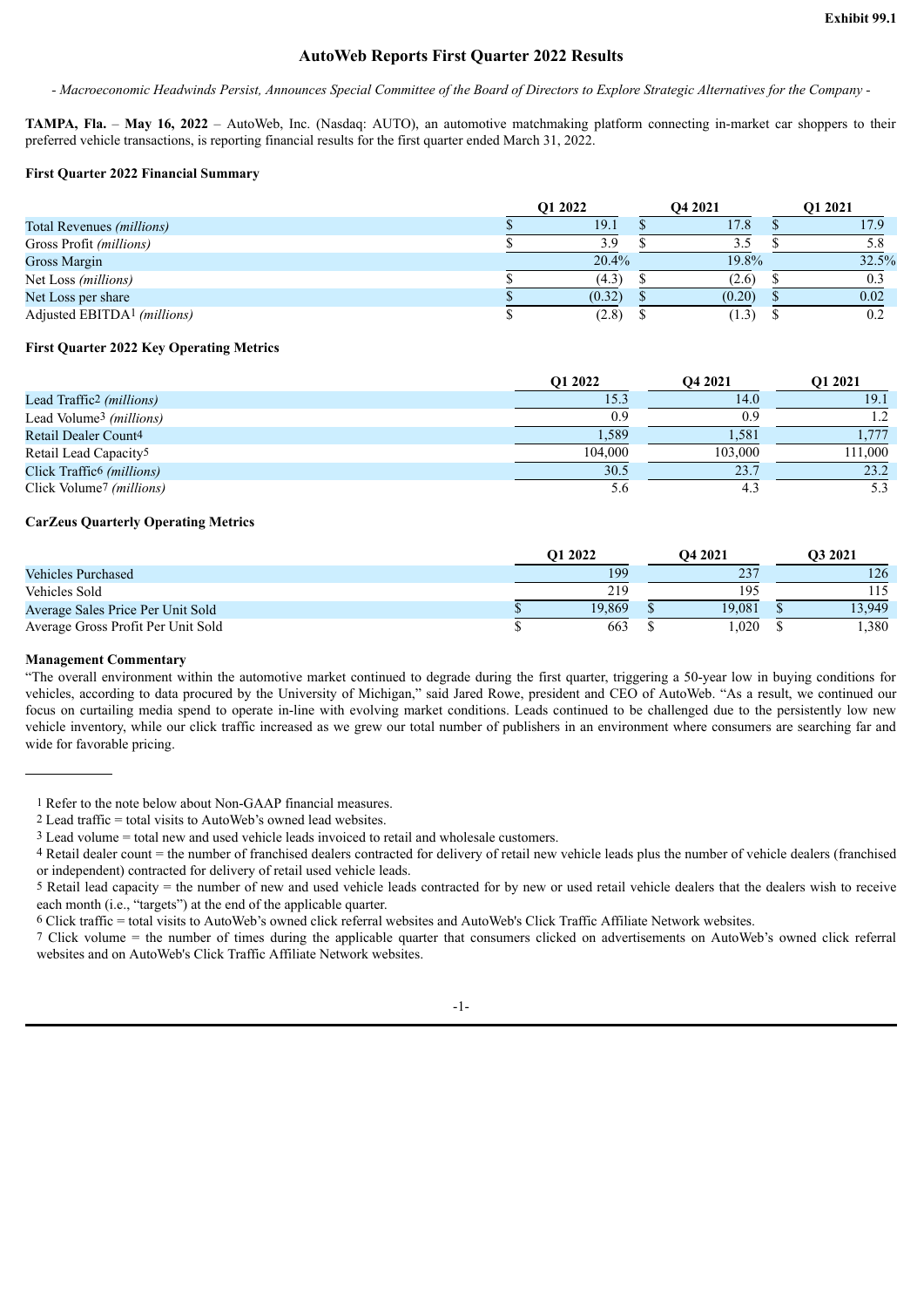"The unfavorable macro-economic conditions continue to significantly impact our operating cash flows. As a result, we've announced our board of directors has created a special committee to evaluate strategic alternatives for the company. Given the current financial constraints we are operating under, we have made the difficult decision to suspend our CarZeus used vehicle acquisition operations and furlough our employees within that segment. We still believe there is long-term growth potential for used vehicle acquisition within our digital media platform, but given the cash requirements to continue to grow the business, we made this decision to suspend its operations in an effort to conserve cash. We continue to believe in the underlying long-term value of our platform and will work tirelessly in our efforts to guide this business through these difficult times."

#### **Going Concern and Review of Strategic Alternatives**

As disclosed in the company's Form 10-Q for the first quarter ended March 31, 2022, as a result of the company's cash and liquidity position and other factors disclosed in the Form 10-Q, management has concluded that it has substantial doubt about the company's ability to continue as a going concern for a period of one year after the financial statements included in the Form 10-Q were issued. In addition, a special committee of the board of directors has been created to explore strategic alternatives for the company. The special committee will consider a full range of operational, financial and other strategic alternatives and has retained Houlihan Lokey Capital, Inc. as its financial advisor to assist with this process. Strategic alternatives that may be explored or evaluated as part of this process include, but are not limited to, seeking debt or equity financing; sale or divestiture transactions, including a sale of the company or its assets; partnering/licensing transactions; and restructuring of the company's debt and operations, including the possibility that the company may seek protection under the U.S. Bankruptcy Code. Pending the outcome of the special committee's process, the company's management is evaluating and implementing actions to address the Company's near-term cash and liquidity needs.

The company's ability to continue as a going concern is contingent upon the successful execution of strategic alternatives and management's near-term operating plans. There can be no assurance that the company will be successful in achieving any strategic alternative or management's near-term operating plans.

The special committee and the company's management team, working with the company's financial, legal and other advisers, plan to proceed in a timely and orderly manner, but have not set a definitive timetable for completion of this process, nor have there been any decisions related to strategic alternatives at this time. The company undertakes no obligation to provide further disclosure regarding developments or the status of the special committee's process or management's near-term operating plans and does not intend to make such disclosure unless and until events warrant such disclosure or further disclosure is legally required.

Investors are encouraged to review the company's Form 10-Q at www.autoweb.com (click on "Investors" and then click on "SEC Filings").

#### **First Quarter 2022 Financial Results**

Total revenues in the first quarter of 2022 increased 7% to \$19.1 million compared to \$17.9 million in the year-ago quarter. The increase was primarily a result of the incremental revenue generated through the company's used vehicle acquisition business, which was acquired on July 31, 2021, offset by lower volume in the company's leads business.

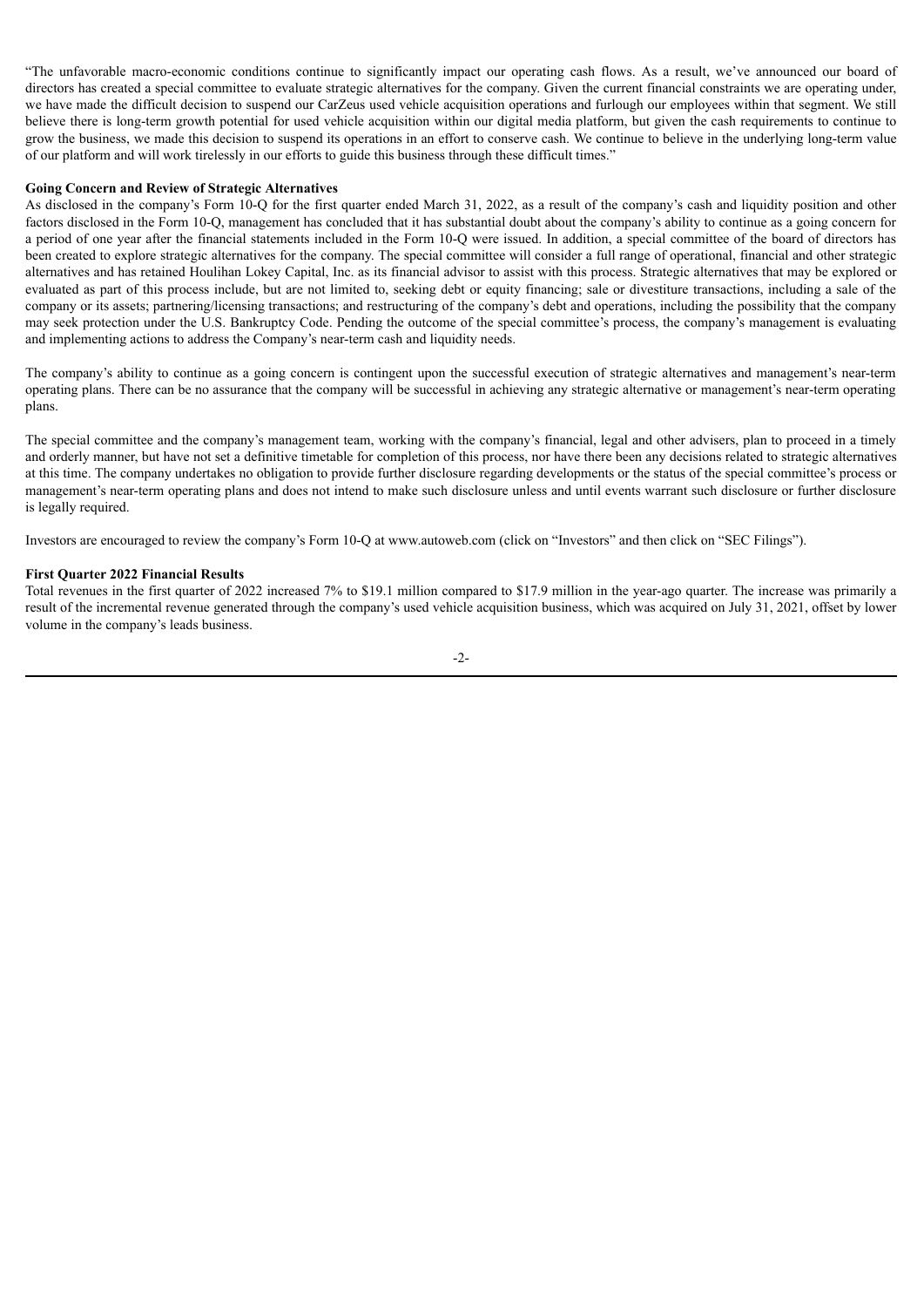Gross profit in the first quarter of 2022 was \$3.9 million compared to \$5.8 million in the year-ago quarter. As a percentage of revenue, gross profit was 20.4% compared to 32.5%. The decrease in gross profit was primarily driven by the company having a higher percentage of revenue generated from the used vehicle acquisition business, which produces a lower gross profit margin compared to the core leads business.

Total operating expenses in the first quarter of 2022 were \$7.8 million compared to \$6.9 million in the year-ago quarter. The increase was primarily a result of an uptick in sales and marketing expenses, as well as additional hiring of personnel, to bolster the used vehicle acquisition business.

Net loss in the first quarter of 2022 was \$4.3 million or \$(0.32) per share, compared to a net income of \$0.3 million or \$0.02 per share in the year-ago quarter. The decrease was primarily driven by the aforementioned decline in gross profit and increase in operating expenses, along with the prior year period including a \$1.4 million benefit recorded for the company's forgiven Payment Protection Program (PPP) loan.

Adjusted EBITDA in the first quarter of 2022 was \$(2.8) million compared to \$0.2 million in the year-ago quarter of 2021 (see "Note about Non-GAAP Financial Measures" below for further discussion).

At March 31, 2022, cash, cash equivalents and restricted cash totaled \$8.1 million compared to \$11.6 million at December 31, 2021.

At March 31, 2022, AutoWeb had an outstanding balance of \$9.1 million on its revolving credit facility with CIT Northridge Credit compared to \$10 million at December 31, 2021.

#### **Conference Call**

AutoWeb will hold a conference call today at 5:00 p.m. Eastern time to discuss its first quarter results, followed by a question-and-answer session.

Date: Monday, May 16, 2022 Time: 5:00 p.m. Eastern time (2:00 p.m. Pacific time) Toll-free dial-in number: 1-877-852-2929 International dial-in number: 1-404-991-3925 Conference ID: 3084846

The conference call will also be broadcast live here and at www.autoweb.com (click on "Investors" and then click on "Events & Presentations"). Please visit the website at least 15 minutes prior to the start of the call to register and download any necessary software. For those who will be joining the call by phone, please call the conference telephone number 5-10 minutes prior to the start time, and an operator will register your name and organization. If you have any difficulty connecting with the conference call, please contact Gateway Group at 1-949-574-3860.

A replay of the conference call will be available after 8:00 p.m. Eastern time on the same day through May 23, 2022. The call will also be archived in the Investors section of the company's website for one year.

Toll-free replay number: 1-855-859-2056 International replay number: 1-404-537-3406 Replay ID: 3084846

#### **Tax Benefit Preservation Plan**

At December 31, 2021, the company had approximately \$110.7 million in available net operating loss carryforwards (NOLs) for U.S. federal income tax purposes. AutoWeb reminds stockholders about its Tax Benefit Preservation Plan dated May 26, 2010, as amended (the "Plan") between the company and Computershare Trust Company, N.A., as rights agent.

The Plan was adopted by the company's board of directors to preserve the company's NOLs and other tax attributes, and thus reduce the risk of a possible change of ownership under Section 382 of the Internal Revenue Code. Any such change of ownership under Section 382 would limit or eliminate the ability of the company to use its existing NOLs for federal income tax purposes. In general, an ownership change will occur if the company's 5% shareholders, for purposes of Section 382, collectively increase their ownership in the company by an aggregate of more than 50 percentage points over a rolling three-year period. The Plan is designed to reduce the likelihood that the company experiences such an ownership change by discouraging any person or group from becoming a new 5% shareholder under Section 382. Rights issued under the Plan could be triggered upon the acquisition by any person or group of 4.9% or more of the company's outstanding common stock and could result in substantial dilution of the acquirer's percentage ownership in the company. There is no guarantee that the Plan will achieve the objective of preserving the value of the company's NOLs.

As of March 31, 2022, there were 14,051,149 shares of the company's common stock, \$0.001 par value, outstanding. Persons or groups considering the acquisition of shares of beneficial ownership of the company's common stock should first evaluate their percentage ownership based on this revised outstanding share number to ensure that the acquisition of shares does not result in beneficial ownership of 4.9% or more of outstanding shares. For more information about the Plan, please visit investor.autoweb.com/financial-information/tax.

#### **About AutoWeb, Inc.**

AutoWeb, Inc. provides high-quality consumer leads, clicks and associated marketing services to automotive dealers and manufacturers throughout the United States. The company also provides consumers with robust and original online automotive content to help them make informed car-buying decisions. The company pioneered the automotive Internet in 1995 and has since helped tens of millions of automotive consumers research vehicles; connected thousands of dealers nationwide with motivated car buyers; and has helped every major automaker market its brand online.

Investors and other interested parties can receive AutoWeb news alerts and special event invitations by accessing the online registration form at http://investor.autoweb.com/alerts.cfm.

#### **Note about Non-GAAP Financial Measures**

AutoWeb has disclosed Adjusted EBITDA in this press release, which is a non-GAAP financial measure as defined by SEC Regulation G. The company defines Adjusted EBITDA as net loss before interest, taxes, depreciation, amortization, non-cash stock-based compensation, non-cash gains or losses, and other extraordinary items. A table providing a reconciliation of Adjusted EBITDA is included at the end of this press release.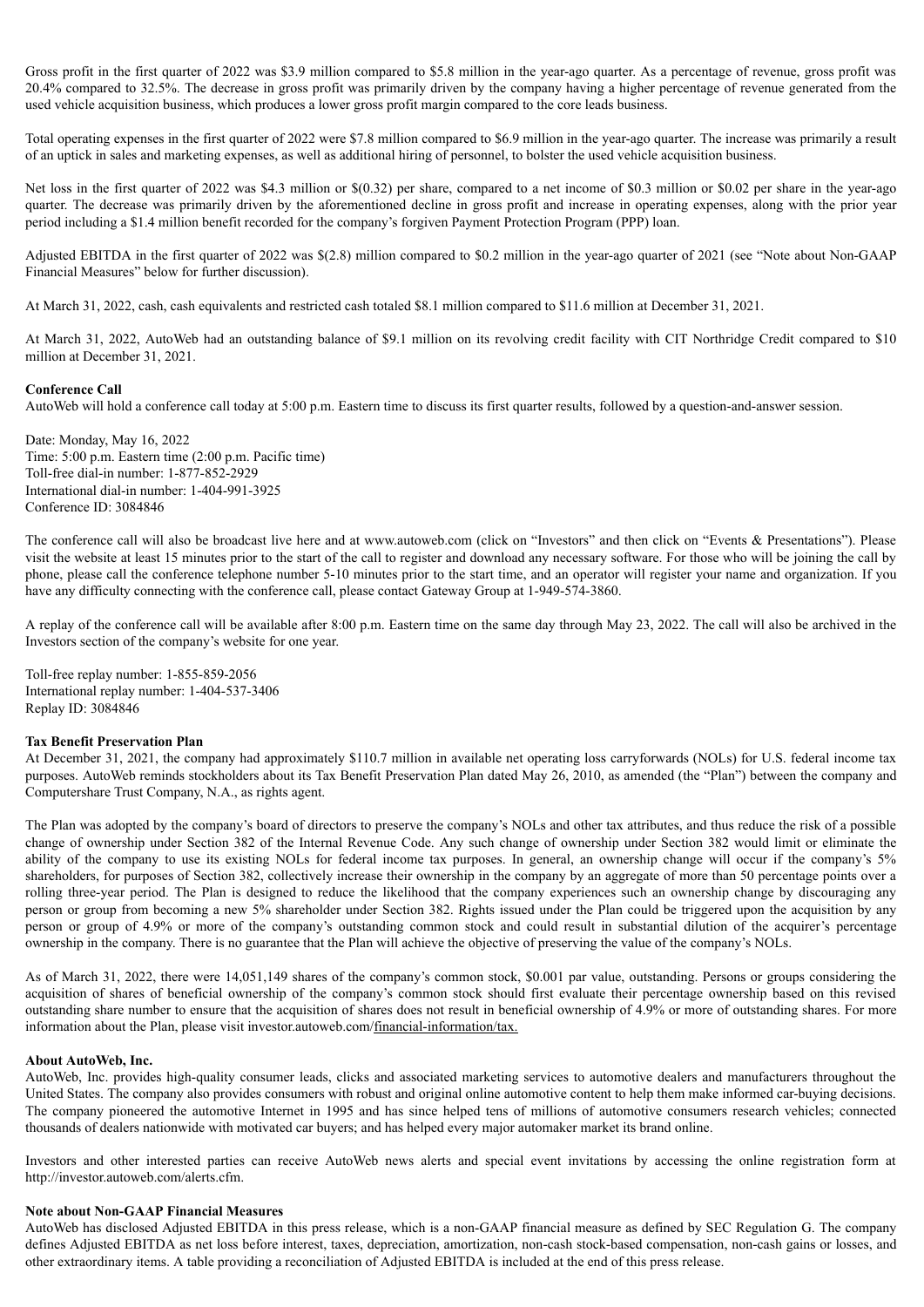The company's management believes that presenting Adjusted EBITDA provides useful information to investors regarding the underlying business trends and performance of the company's ongoing operations, as well as providing for more consistent period-over-period comparisons. This non-GAAP measure assists management in its operational and financial decision-making and monitoring the company's performance. In addition, we use Adjusted EBITDA as a measure for determining incentive compensation targets. Adjusted EBITDA is used in addition to and in conjunction with results presented in accordance with GAAP and should not be relied upon to the exclusion of GAAP financial measures. Management strongly encourages investors to review the company's consolidated financial statements in their entirety and to not rely on any single financial measure.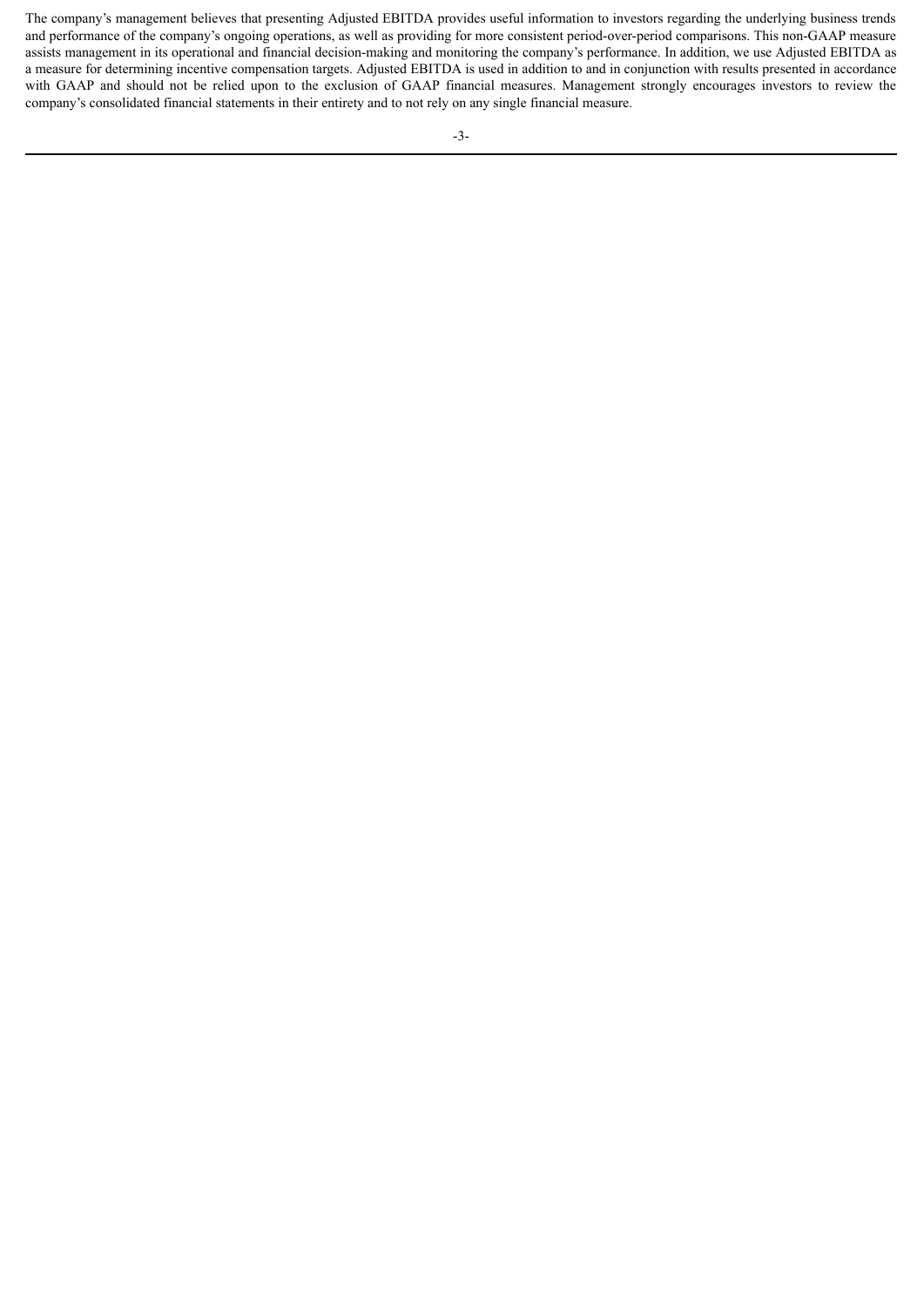#### **Forward-Looking Statements Disclaimer**

The statements contained in this press release or that may be made during the conference call described above that are not historical facts are forwardlooking statements under the federal securities laws. Words such as "anticipates," "could," "may," "estimates," "expects," "projects," "intends," "pending," "plans," "believes," "will" and words or phrases of similar substance, or the negative of those words, used in connection with any discussion of future operations, financial performance, plans, events, trends or circumstances can be used to identify some, but not all, forward-looking statements. In particular, statements regarding plans, expectations and opportunities, new product expectations and capabilities, projections, statements regarding future events, and our outlook regarding our performance and growth are forward-looking statements. These forward-looking statements, including, that (i) the company continues to believe in the underlying long-term value of its platform and will work tirelessly in its efforts to guide the business through these difficult times; and (ii) strategic alternatives that may be explored or evaluated as part of the company's special committee process include, but are not limited to seeking debt or equity financing; sale or divestiture transactions, including a sale of the company or its assets; partnering/licensing transactions; and restructuring of the company's debt and operations, including the possibility that the company may seek protection under the U.S. Bankruptcy Code, -are not guarantees of future performance, results, or outcomes and involve assumptions and risks and uncertainties that are difficult to predict. Actual outcomes and results may differ materially from what is expressed in, or implied by, these forward-looking statements. AutoWeb undertakes no obligation to update publicly any forward-looking statements, whether as a result of new information, future events or otherwise. Among the important factors that could cause actual results or outcomes to differ materially from those expressed in, or implied by, the forward-looking statements are changes in general economic conditions; the financial condition of automobile manufacturers and dealers; disruptions in automobile production; changes in fuel prices; the economic impact of natural or human-caused disasters, including extreme weather, civil and political unrest, and armed hostilities; failure of our internet security measures; dealer attrition; pressure on dealer fees; increased or unexpected competition; the failure of new products and services to meet expectations; failure to retain key employees or attract and integrate new employees; actual costs and expenses exceeding charges taken by AutoWeb; changes in laws and regulations; costs of legal matters, including, defending lawsuits and undertaking investigations and related matters; and other matters disclosed in AutoWeb's filings with the Securities and Exchange Commission. Investors are strongly encouraged to review the company's Annual Report on Form 10-K for the year ended December 31, 2021 and Quarterly Report on Form 10-Q for the quarter ended March 31, 2022, including the factors discussed under the "Risk Factors" heading in the Form 10-K and Form 10-Q, and other filings with the Securities and Exchange Commission for a discussion of risks and uncertainties that could affect the business, operating results or financial condition of AutoWeb and the market price of the company's stock.

#### **Company Contact**

Carlton Hamer Chief Financial Officer 949-225-4528 carlton.hamer@autoweb.com

#### **Investor Relations Contact:**

Cody Cree Gateway Group, Inc. 949-574-3860 AUTO@gatewayir.com

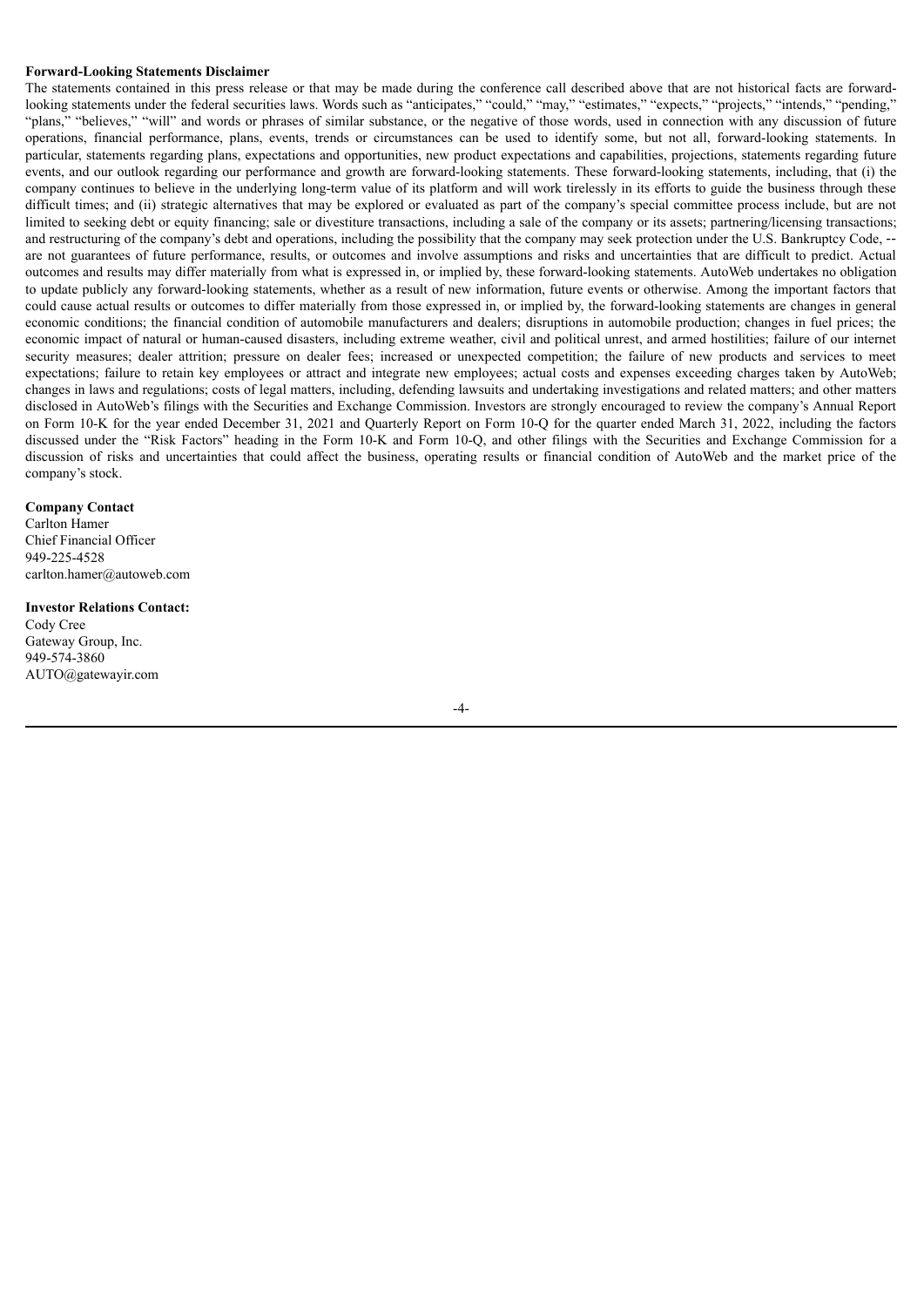# **AUTOWEB, INC. UNAUDITED CONDENSED CONSOLIDATED BALANCE SHEETS (Amounts in thousands, except share data)**

|                                                                                                          |    | March 31<br>2022 | December 31,<br>2021 |            |  |
|----------------------------------------------------------------------------------------------------------|----|------------------|----------------------|------------|--|
| <b>ASSETS</b>                                                                                            |    | (Unaudited)      |                      |            |  |
| Current assets:                                                                                          |    |                  |                      |            |  |
| Cash and cash equivalents                                                                                | \$ | 3,792            | <sup>\$</sup>        | 7.315      |  |
| Restricted cash                                                                                          |    | 4.317            |                      | 4,314      |  |
| Accounts receivable, net of allowances for bad debts and customer credits of \$49 and \$101 at March 31, |    |                  |                      |            |  |
| 2022 and December 31, 2021, respectively                                                                 |    | 10,881           |                      | 11,433     |  |
| Vehicle inventory                                                                                        |    | 480              |                      | 1,076      |  |
| Prepaid expenses and other current assets                                                                |    | 631              |                      | 998        |  |
| Total current assets                                                                                     |    | 20,101           |                      | 25,136     |  |
| Property and equipment, net                                                                              |    | 3,900            |                      | 3,853      |  |
| Right-of-use assets                                                                                      |    | 1,822            |                      | 1,993      |  |
| Intangibles assets, net                                                                                  |    | 3,340            |                      | 3,634      |  |
| Other assets                                                                                             |    | 474              |                      | 516        |  |
| <b>Total assets</b>                                                                                      | \$ | 29,637           | \$                   | 35,132     |  |
| <b>LIABILITIES AND STOCKHOLDERS' EQUITY</b>                                                              |    |                  |                      |            |  |
| Current liabilities:                                                                                     |    |                  |                      |            |  |
| Accounts payable                                                                                         | \$ | 7,249            | \$                   | 7,705      |  |
| Borrowings under revolving credit facility                                                               |    | 9,108            |                      | 10,001     |  |
| Accrued employee-related benefits                                                                        |    | 1,517            |                      | 1,782      |  |
| Other accrued expenses and other current liabilities                                                     |    | 717              |                      | 610        |  |
| Current portion of lease liabilities                                                                     |    | 729              |                      | 781        |  |
| Current portion of financing debt                                                                        |    | 48               |                      | 64         |  |
| Total current liabilities                                                                                |    | 19,368           |                      | 20,943     |  |
| Lease liabilities, net of current portion                                                                |    | 1,303            |                      | 1,432      |  |
| <b>Total liabilities</b>                                                                                 |    | 20,671           |                      | 22,375     |  |
| Commitments and contingencies                                                                            |    |                  |                      |            |  |
|                                                                                                          |    |                  |                      |            |  |
| Stockholders' equity                                                                                     |    |                  |                      |            |  |
| Preferred stock, \$0.001 par value; 11,445,187 shares authorized                                         |    |                  |                      |            |  |
| Series A Preferred stock, 2,000,000 shares authorized, none issued and outstanding at March 31, 2022     |    |                  |                      |            |  |
| and December 31, 2021, respectively                                                                      |    |                  |                      |            |  |
| Common stock, \$0.001 par value; 55,000,000 shares authorized; 14,051,149 and 13,489,482 shares          |    |                  |                      |            |  |
| issued and outstanding at March 31, 2022 and December 31, 2021, respectively                             |    | 14               |                      | 13         |  |
| Additional paid-in capital                                                                               |    | 368,683          |                      | 368,168    |  |
| Accumulated deficit                                                                                      |    | (359, 731)       |                      | (355, 424) |  |
| Total stockholders' equity                                                                               |    | 8,966            |                      | 12,757     |  |
| Total liabilities, minority interest and stockholders' equity                                            | \$ | 29,637           | \$                   | 35,132     |  |

-5-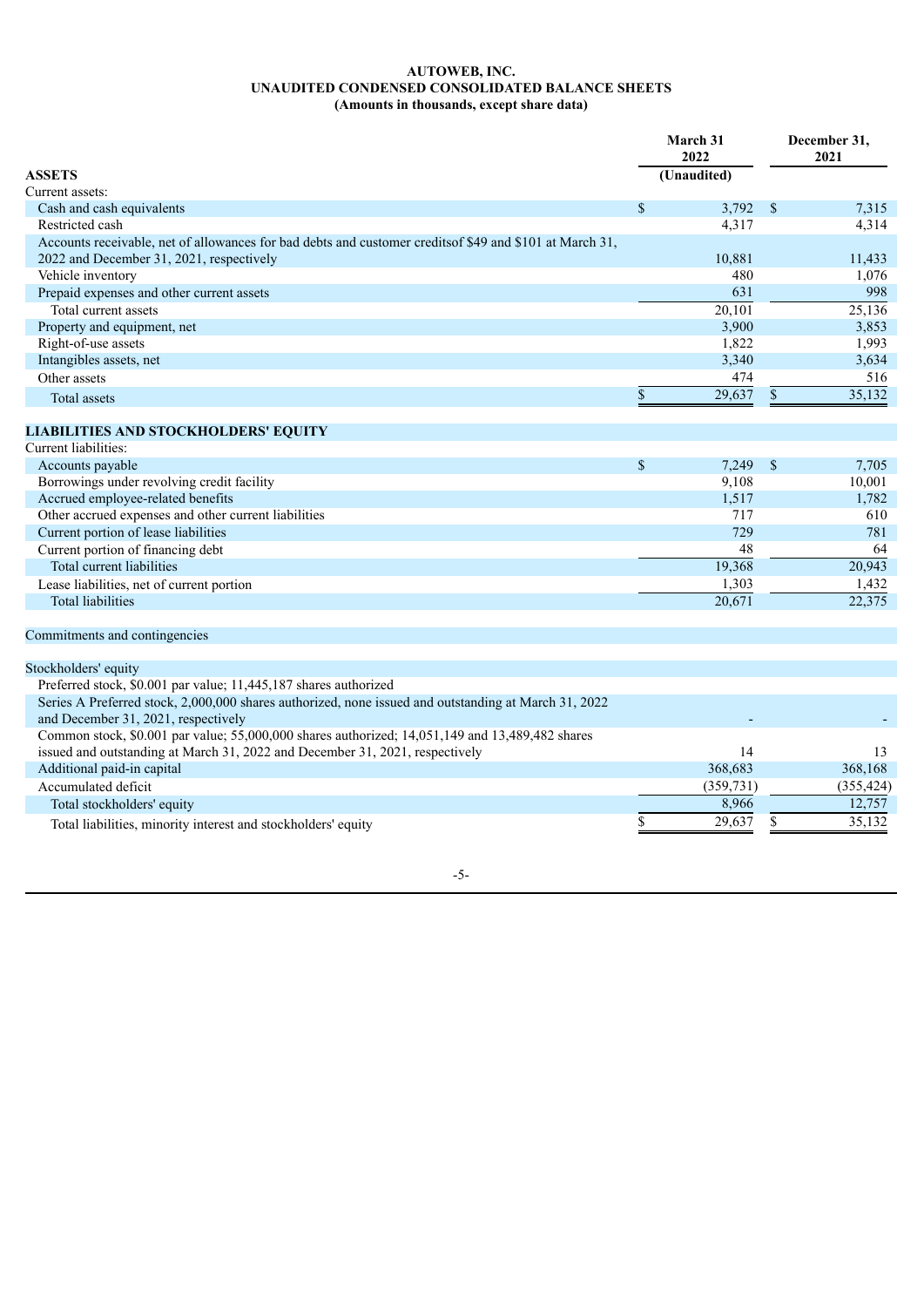# **AUTOWEB, INC. UNAUDITED CONDENSED CONSOLIDATED STATEMENTS OF OPERATIONS (Amounts in thousands, except share and per share data)**

|                                                            | <b>Three Months Ended</b><br>March 31, |                  |  |  |
|------------------------------------------------------------|----------------------------------------|------------------|--|--|
|                                                            | 2022                                   | 2021             |  |  |
| Revenues:                                                  |                                        |                  |  |  |
| Lead generation                                            | \$<br>10,576<br>$\mathbf{\hat{S}}$     | 14,186           |  |  |
| Digital advertising                                        | 4,137                                  | 3,694            |  |  |
| Used vehicle sales<br>Total revenues                       | 4,351<br>19,064                        | 17,880           |  |  |
| Cost of revenues:                                          |                                        |                  |  |  |
| Cost of revenues - lead generation and digital advertising | 10,954                                 | 12,071           |  |  |
| Cost of revenues - used vehicles                           | 4,206                                  |                  |  |  |
| Total cost of revenues                                     | 15,160                                 | 12,071           |  |  |
| Gross profit                                               | 3,904                                  | 5,809            |  |  |
|                                                            |                                        |                  |  |  |
| <b>Operating Expenses</b>                                  |                                        |                  |  |  |
| Sales and marketing                                        | 2,650                                  | 2,200            |  |  |
| Technology support                                         | 1,533                                  | 1,367            |  |  |
| General and administrative                                 | 3,562                                  | 3,132            |  |  |
| Depreciation and amortization                              | 65                                     | 204              |  |  |
| Total operating expenses                                   | 7,810                                  | 6,903            |  |  |
| Operating loss                                             | (3,906)                                | (1,094)          |  |  |
| Interest and other (expense) income:                       |                                        |                  |  |  |
| Interest (expense) income, net                             | (266)                                  | (251)            |  |  |
| Other income                                               | (9)                                    | 1,655            |  |  |
| Gain (loss) before income tax provision                    | (4,181)                                | $\overline{310}$ |  |  |
| Income taxes provision                                     | 126                                    |                  |  |  |
| Net income (loss)                                          | \$<br>(4,307)<br>$\$$                  | $\overline{310}$ |  |  |
|                                                            | \$<br>(0.32)<br>$\mathbf{\hat{S}}$     | 0.02             |  |  |
| Basic loss per common share                                |                                        |                  |  |  |
| Diluted loss per common share                              | \$<br>\$<br>(0.32)                     | 0.02             |  |  |
| Shares used in computing net loss per share:               |                                        |                  |  |  |
| <b>Basic</b>                                               | 13,295                                 | 13,177           |  |  |
| Diluted                                                    | 13,295                                 | 13,317           |  |  |
|                                                            |                                        |                  |  |  |

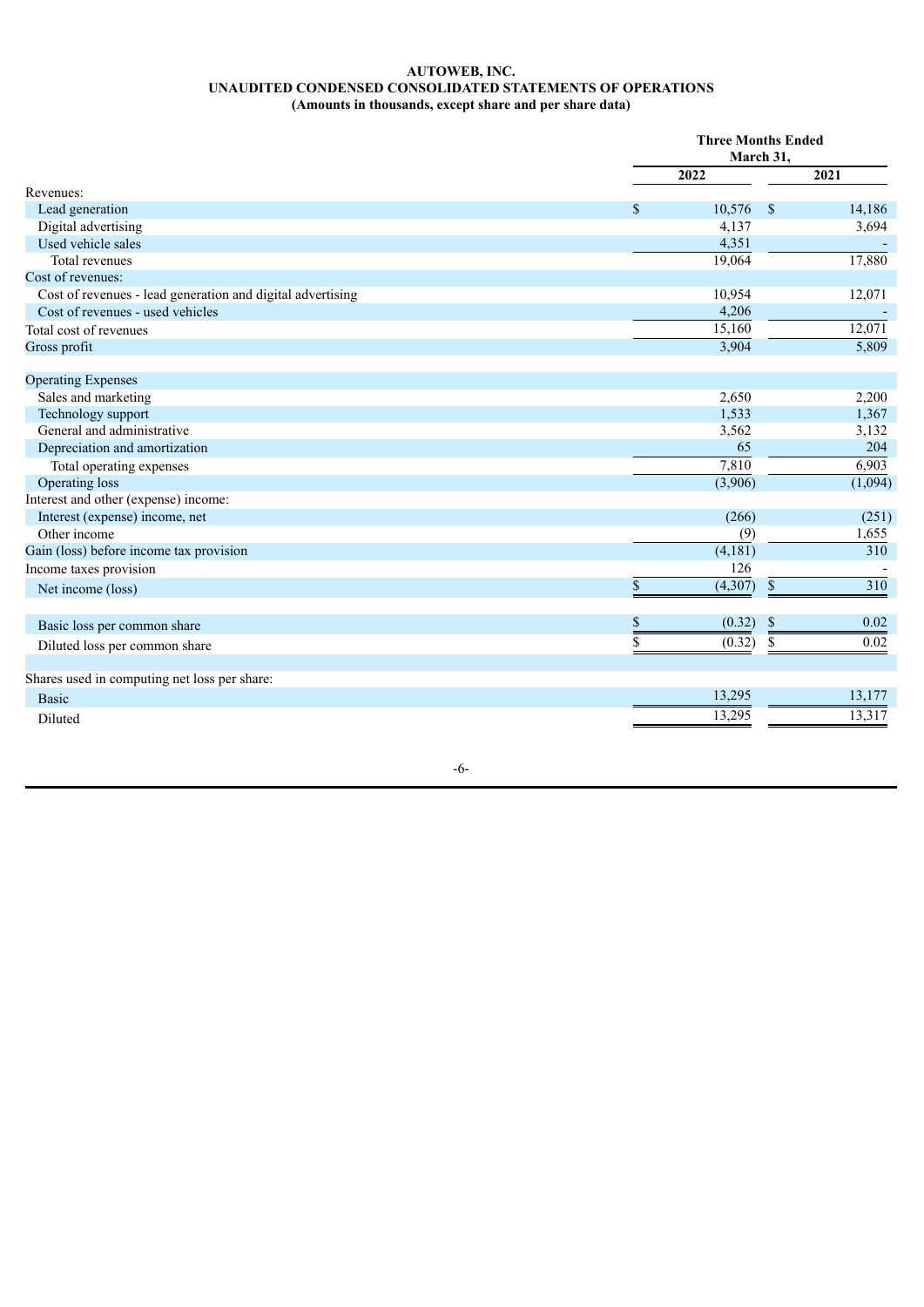# **AUTOWEB, INC. UNAUDITED CONDENSED CONSOLIDATED STATEMENTS OF CASH FLOWS (amounts in thousands)**

|                                                                                      | <b>Three Months Ended March 31,</b> |                           |           |
|--------------------------------------------------------------------------------------|-------------------------------------|---------------------------|-----------|
|                                                                                      | 2022                                |                           | 2021      |
| Cash flows from operating activities:                                                |                                     |                           |           |
| Net (loss) income                                                                    | (4,307)                             |                           | 310       |
| Adjustments to reconcile net income (loss) to net cash used in operating activities: |                                     |                           |           |
| Depreciation and amortization                                                        | 569                                 |                           | 641       |
| Provision for bad debts and customer credits, net of recoveries                      | (33)                                |                           | (40)      |
| Forgiveness of PPP Loan                                                              |                                     |                           | (1, 384)  |
| Share-based compensation                                                             | 516                                 |                           | 499       |
| Amortization of Right-of-use assets                                                  | 241                                 |                           | 224       |
| Deferred income taxes                                                                | 110                                 |                           |           |
| Changes in assets and liabilities                                                    |                                     |                           |           |
| Accounts receivable                                                                  | 585                                 |                           | 79        |
| Prepaid expenses and other current assets                                            | 367                                 |                           | 157       |
| Vehicle inventory                                                                    | 596                                 |                           |           |
| Other non-current assets                                                             | 42                                  |                           | 91        |
| Accounts payable                                                                     | (569)                               |                           | 598       |
| Accrued expenses and other current liabilities                                       | (193)                               |                           | (583)     |
| Lease Liabilities                                                                    | (251)                               |                           | (242)     |
| Net cash (used in) provided by operating activities                                  | (2, 327)                            |                           | 350       |
| Cash flows from investing activities:                                                |                                     |                           |           |
| Purchases of property and equipment                                                  | (209)                               |                           | (66)      |
| Purchase of intangible asset                                                         | (75)                                |                           |           |
| Net cash used in provided by investing activities                                    | (284)                               |                           | (66)      |
| Cash flows from financing activities:                                                |                                     |                           |           |
| Borrowings under CNC credit facility                                                 | 18,627                              |                           | 18,144    |
| Payments under CNC credit facility                                                   | (19, 520)                           |                           | (18, 121) |
| Proceeds from exercise of stock options                                              |                                     |                           | 126       |
| Payments under financing agreement                                                   | (16)                                |                           | (15)      |
| Net cash provided by (used in) financing activities                                  | (909)                               |                           | 134       |
| Net increase in cash and cash equivalents and restricted cash                        | (3,520)                             |                           | 418       |
| Cash and cash equivalents and restricted cash at beginning of period                 | 11,629                              |                           | 15,107    |
| Cash and cash equivalents and restricted cash at end of period                       | 8,109                               |                           | 15,525    |
|                                                                                      |                                     |                           |           |
| RECONCILIATION OF CASH AND CASH EQUIVALENTS AND RESTRICTED CASH                      |                                     |                           |           |
| Cash and cash equivalents at beginning of period                                     | \$<br>7,315                         | $\sqrt$                   | 10,803    |
| Restricted cash at beginning of period                                               | 4,314                               |                           | 4,304     |
|                                                                                      | \$<br>11,629                        | $\boldsymbol{\mathsf{S}}$ | 15,107    |
| Cash and cash equivalents and restricted cash at beginning of period                 |                                     |                           |           |
| Cash and cash equivalents at end of period                                           | \$<br>3,792                         | $\sqrt{3}$                | 11,218    |
| Restricted cash at end of period                                                     | 4,317                               |                           | 4,307     |
| Cash and cash equivalents and restricted cash at end of period                       | \$<br>8,109                         | \$                        | 15,525    |
| Supplemental disclosures of cash flow information:                                   |                                     |                           |           |
| Cash paid for interest                                                               | 216                                 |                           | 215       |
| Supplemental disclosure of non-cash investing and financing activities:              |                                     |                           |           |
| Purchases on account related to capitalized software                                 | 113                                 |                           | 300       |
|                                                                                      | 70                                  |                           |           |
| Right-of-use assets obtained in exchange for operating lease liabilities             |                                     |                           |           |

-7-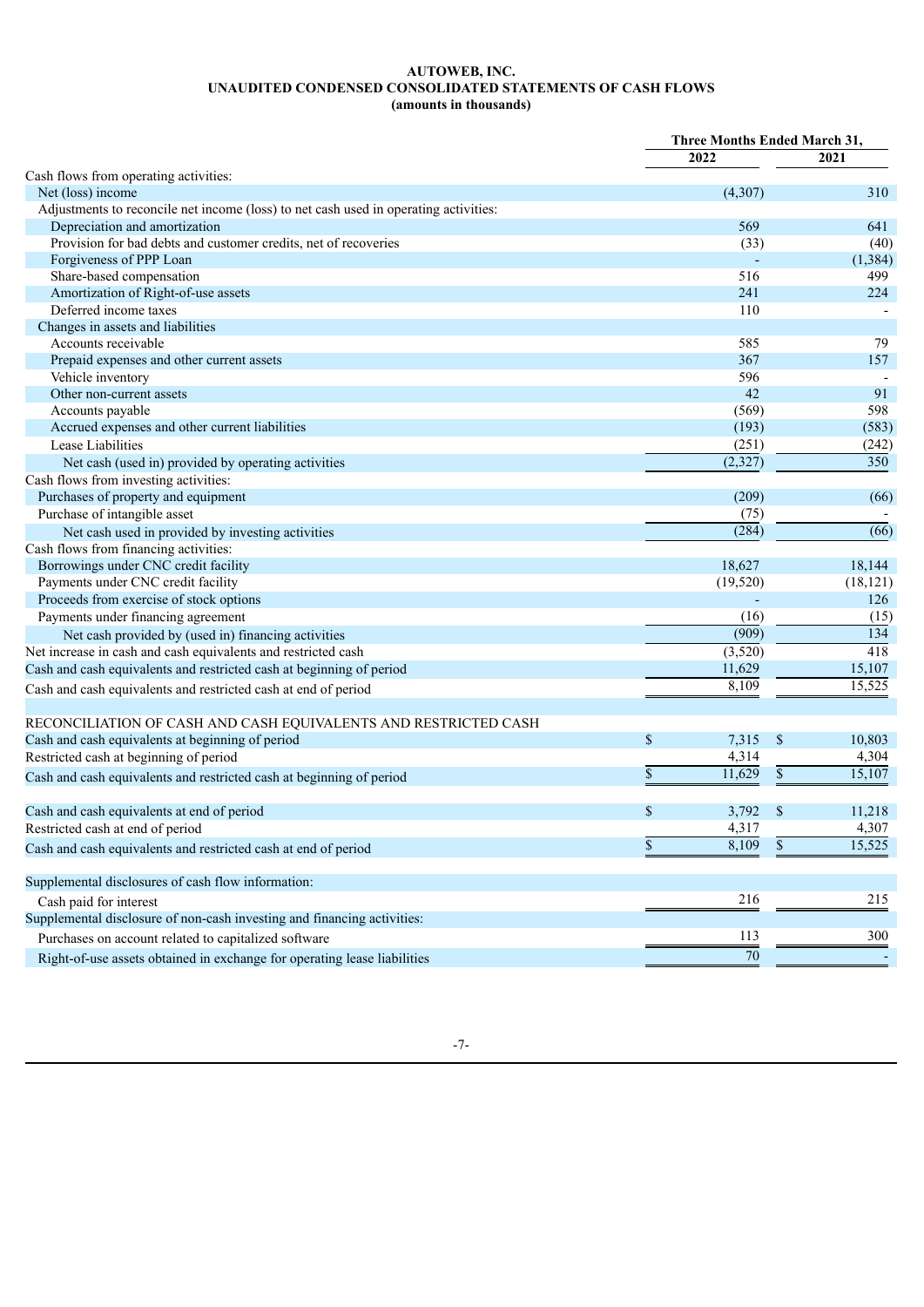# **AUTOWEB, INC. RECONCILIATION OF ADJUSTED EBITDA (Amounts in thousands)**

|                                        |                       | <b>Three Months Ended</b> |  |              |  |                       |
|----------------------------------------|-----------------------|---------------------------|--|--------------|--|-----------------------|
|                                        |                       | December 31,              |  |              |  |                       |
|                                        | <b>March 31, 2022</b> |                           |  | 2021         |  | <b>March 31, 2021</b> |
| Net income (loss)                      | \$                    | $(4,307)$ \$              |  | $(2,609)$ \$ |  | 310                   |
| Depreciation and amortization          |                       | 569                       |  | 564          |  | 640                   |
| Interest income                        |                       | (3)                       |  | (3)          |  | (3)                   |
| Interest expense                       |                       | 269                       |  | 264          |  | 253                   |
| Other income (expense)                 |                       | Q                         |  |              |  | 19                    |
| Federal, state and local taxes         |                       | 147                       |  | 19           |  | 43                    |
| Non-cash stock compensation expense    |                       | 516                       |  | 472          |  | 499                   |
| (Gain)/loss on PPP Loan Forgiveness    |                       |                           |  |              |  | (1, 394)              |
| (Gain)/loss on insurance reimbursement |                       |                           |  |              |  | (216)                 |
| <b>Adjusted EBITDA</b>                 |                       | (2,800)                   |  | (1, 291)     |  | 151                   |

-8-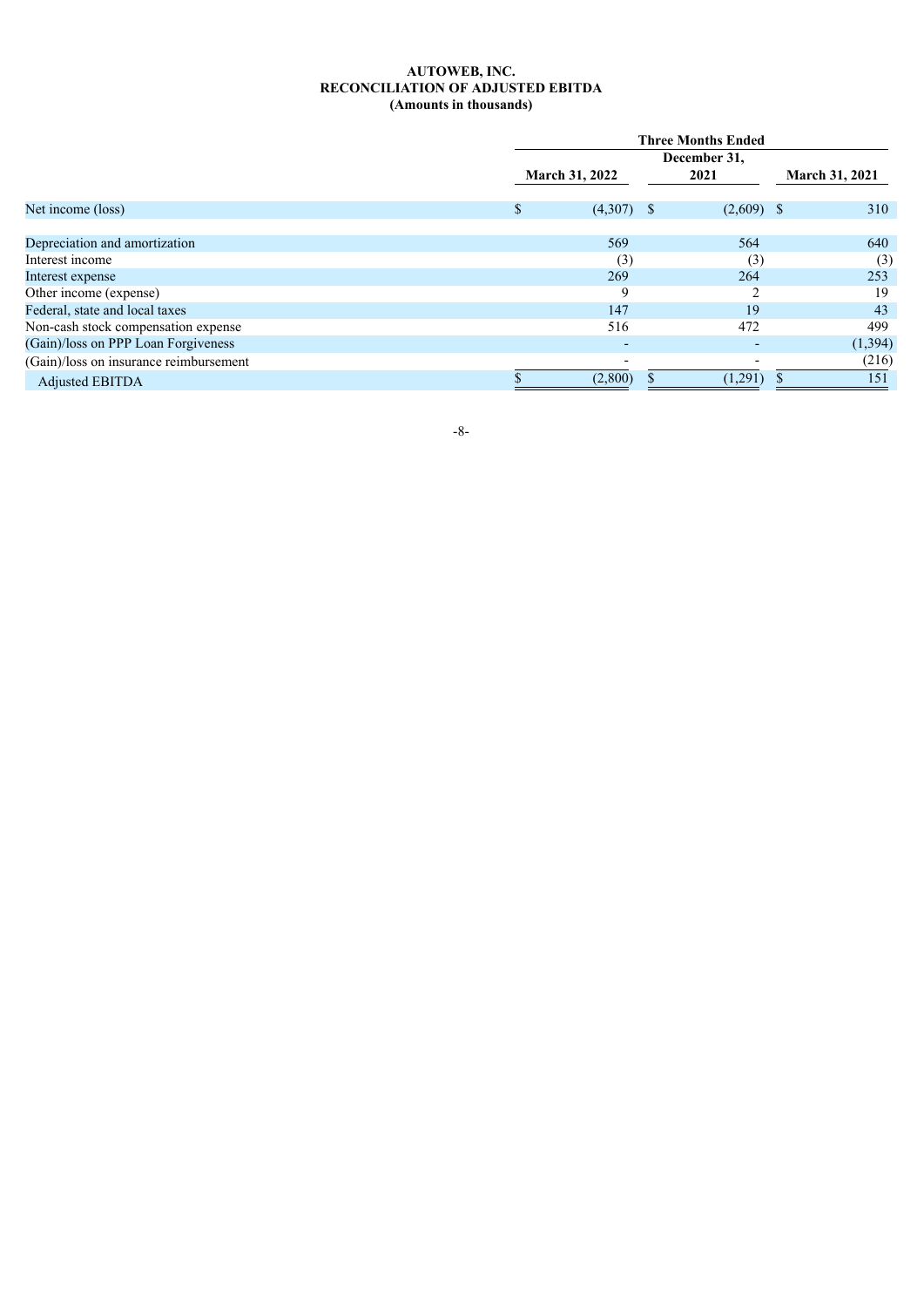# <span id="page-12-0"></span>**AutoWeb, Inc. Q1 2022 Earnings Call Transcript Call Participants**

# **EXECUTIVES**

**Carlton D. Hamer** *Executive VP & CFO*

**Jared R. Rowe** *CEO, President & Director*

# **ANALYSTS**

**Edward Moon Woo** *Ascendiant Capital Markets LLC, Research Division*

**Eric Martinuzzi** *Lake Street Capital Markets, LLC, Research Division*

**Gary Frank Prestopino** *Barrington Research Associates, Inc., Research Division*

# **ATTENDEES**

**Cody Cree** *Gateway Group, Inc.*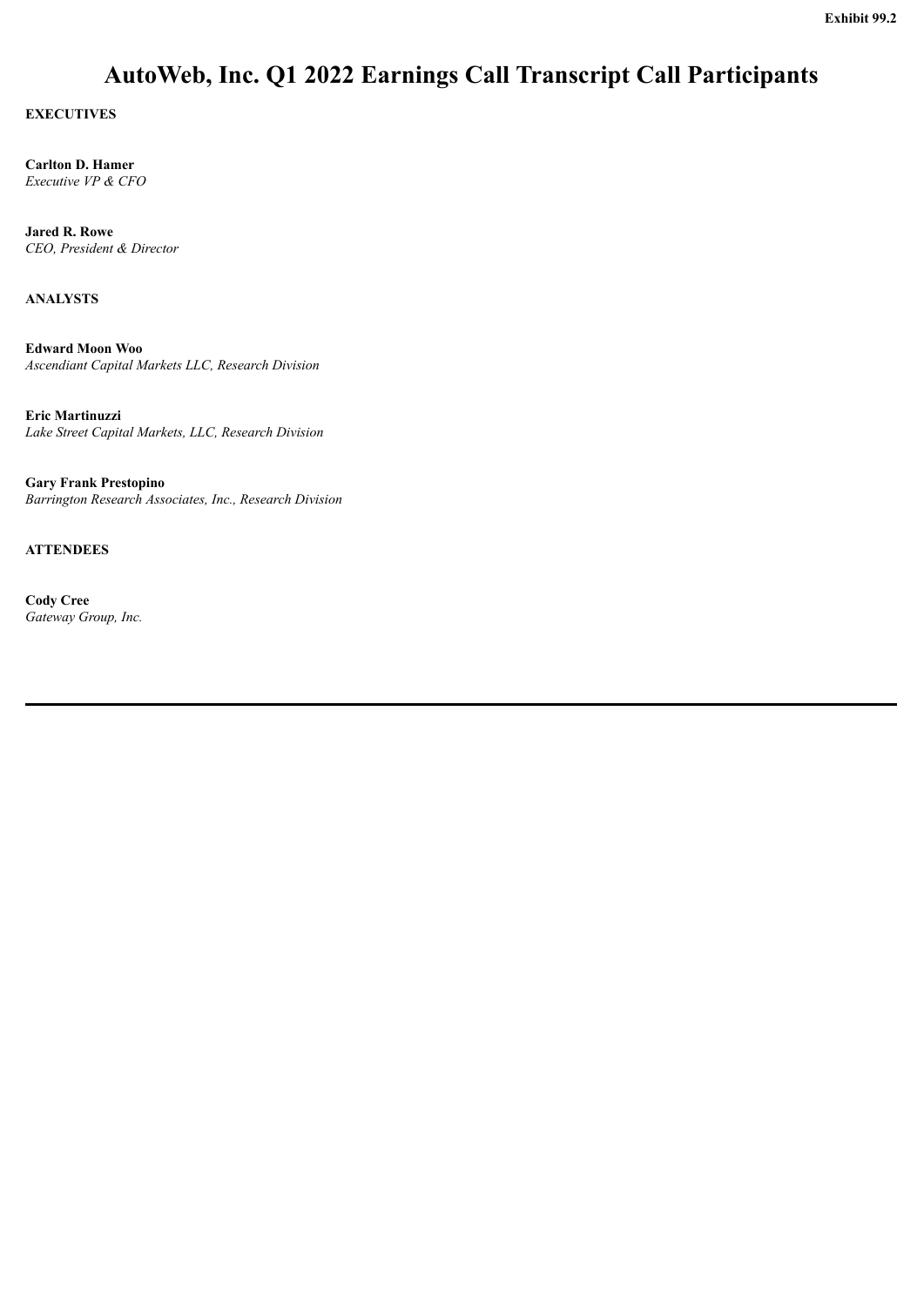# **Presentation**

## **Operator**

Good afternoon, everyone, and thank you for participating in today's conference call to discuss AutoWeb's financial results for the first quarter ended March 31, 2022. Joining us today are AutoWeb's President and CEO, Jared Rowe; the company's CFO, Carlton Hamer; and the company's outside Investor Relations adviser, Cody Cree, with Gateway Group. [Operator Instructions]

I would now like to turn the call over to Mr. Cree for some introductory comments.

#### **Cody Cree**

*Gateway Group, Inc.*

Thank you, Sabby. Before I introduce Jared, I remind you that during today's call, including the question-and-answer session, statements that are not historical facts, including any projections, statements regarding future events or future financial performance or statements of intent or belief, are forwardlooking statements and are covered by the safe harbor disclaimers contained in today's press release and the company's public filings with the SEC.

Actual outcomes and results may differ materially from what is expressed in or implied by these forward-looking statements. Specifically, please refer to the company's Form 10-Q for the period ended March 31, 2022, as well as other filings made by AutoWeb with the SEC from time to time. These filings identify factors that could cause results to differ materially from those forward-looking statements.

Please also note that during this call, management will be disclosing adjusted EBITDA. This is a non-GAAP financial measure as defined by SEC Regulation G. A reconciliation of this non-GAAP financial measure to the most directly comparable GAAP measure, a statement disclosing the reasons why company management believes that adjusted EBITDA provides useful information to investors regarding the company's financial condition and results of operations are included in today's press release that is posted on the company's website.

And with that, I will now turn the call over to Jared. Jared, floor is yours.

# **Jared R. Rowe**

*CEO, President & Director*

Thank you, Cody, and good afternoon, everyone. Before addressing the going concern and review of strategic alternatives that was announced today, I want to provide context to the overall macro environment and a high-level overview of the quarter.

The automotive market has continued to face severe headwinds. We're seeing industry-wide low consumer sentiment, rising interest rates, high inflation and overall just an uncertain economy that saw U.S. GDP contract by 1.4% in the first quarter.

In past calls, I have mentioned several key metrics that gauge the automotive industry's performance. One of them being the seasonally adjusted annualized rate of new car, new vehicle sales or SAAR as it's called in the industry. These numbers are tracked by several sources. We tend to focus on the one that's tracked by the Federal Reserve.

-1-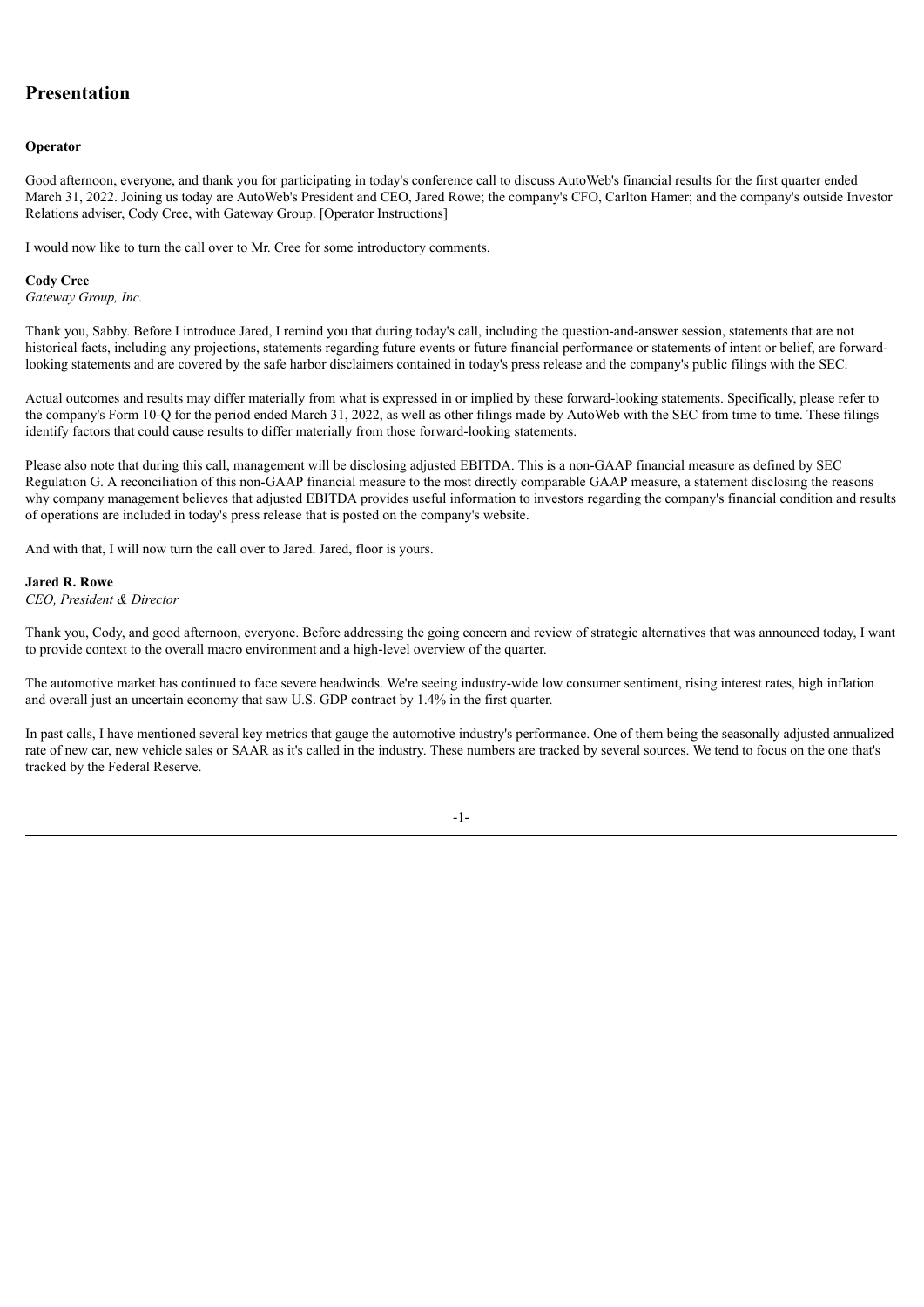While we saw a slight recovery in January SAAR, it quickly retracted back to the low levels that we've seen, we had seen since Q3 of last year, during February and March. So again, while we got a little bit of a bump in January SAAR, February SAAR and March SAAR returned to what were fairly low levels for an industry.

While consumers are still in the market searching for vehicles, it is taking them twice as long to make a purchase decision compared to pre-pandemic conditions as a result of low available inventory for new vehicles, higher used vehicle prices and an increase in interest rates.

With prices continuing to rise, as we all know, inflation hit a 40-year high in January according to data gathered by the Bureau of Labor Statistics and looking at -- and then looking at data tracked by the University of Michigan, we've seen overall buying conditions for vehicles having reached a 50-year low. Simply put, the automotive market has continued to face significant challenges.

Reviewing what we were able to accomplish this quarter within the core business, we did see some minor improvement in market conditions in January, like I stated earlier. However, with macroeconomic events unfolding in February and March, we landed softer at the end of the quarter compared to how we started. By capitalizing on some of that favorable early quarter momentum, we saw sequential growth in retail dealer count as well as our lead traffic, while maintaining reduced media spends that we've really focused on to operate in line with the overall macro environment.

There are several bright spots within our Digital Media segment, including year-over-year increases in digital ads revenue, click traffic and click volume. Now in terms of the used vehicle acquisition side of the business, we continue to make good progress, refining our funnel conversion rates and optimizing our marketing efficiency, which led to a significant decrease in our overall cost per lead.

That momentum carried into this quarter with us purchasing more vehicles in April than we had in any prior months since owning this asset. Despite the progress we've made with expansion and optimization within used vehicle acquisition as well as the long-term potential we still see in this segment, I think that's really important. We see a tremendous amount of long-term potential in this segment. We have made the very difficult decision to suspend our CarZeus operations.

So now let's address the going concern and the review of the strategic alternatives that we've disclosed in our Form 10-Q, which was filed with the SEC earlier today. We've been talking for a while now on these calls about the economic headwinds we've been facing over the last couple of years. And unfortunately, there are no current indicators signaling a recovery in automotive market conditions anytime soon. We've experienced continued losses and worked through our cash supply at a faster rate than quite frankly we anticipated.

These factors resulted in the disclosure found in today's press release and Form 10-Q that our management team has substantial doubt about the company's ability to continue as a going concern. In addition to the going concern, our Board has established a special committee that has been tasked with evaluating strategic alternatives. As I just mentioned, these factors resulted in our decision to suspend CarZeus operations and furlough our employees within this segment. This was not a decision we made lightly.

I remain steadfast in my belief that AutoWeb has the potential to drive long-term value as an automotive matchmaking platform. But suspending CarZeus operations was necessary to support the viability of our core lead and click operations. As we move forward with this process, we will work tirelessly to guide AutoWeb through these difficult times while being incredibly mindful of our cost structure to conserve cash.

I will return to discuss how we view our path forward. But I'm going to pass it over to Carlton to walk us through the first quarter financial results in a bit more detail. Carlton, over to you.

-2-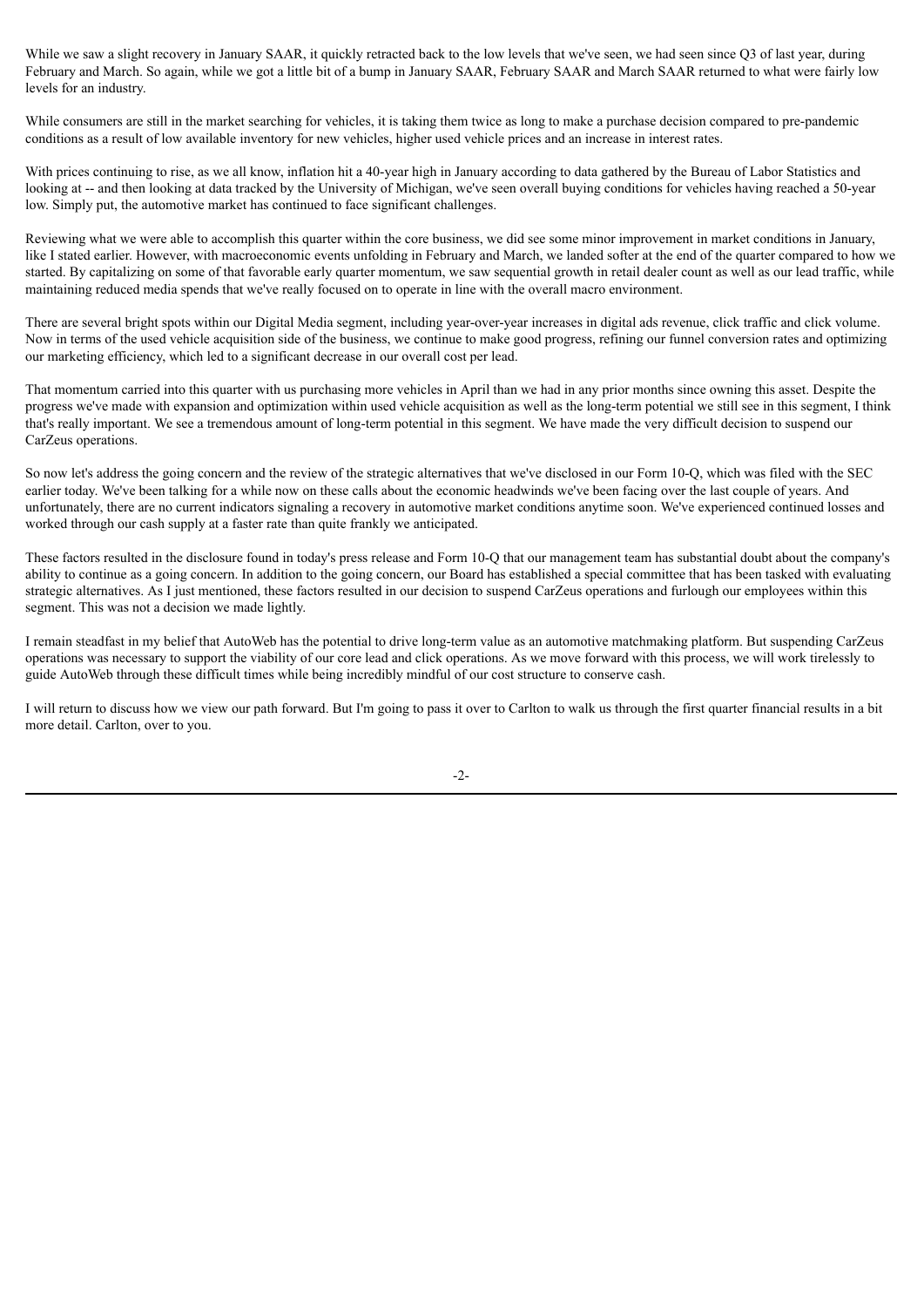## **Carlton D. Hamer** *Executive VP & CFO*

Thank you, Jared, and good afternoon, everyone. Let's jump right into our first quarter results.

Total revenue in the first quarter increased 7% to \$19.1 million from \$17.8 million last quarter and from \$17.9 million in the year ago quarter. The increase was primarily the result of the incremental revenue generated through the company's used vehicle acquisition business, offset by lower volume in our leads business.

Industry challenges continued to impact our automotive digital marketing segment, which for the first quarter totaled \$14.7 million, up from \$14.1 million in the last quarter and down from \$17.9 million in the year ago quarter. Within the automotive digital marketing segment, our leads revenue in the first quarter totaled \$10.6 million, which is down compared to both \$10.7 million in the last quarter and \$14.2 million in the year ago quarter.

Total retail dealer count for the first quarter came in at 1,589 dealers, up slightly from 1,581 in Q4 and down from 1,777 in the year ago quarter.

Moving to our digital advertising revenues, primarily click revenue within the automotive digital marketing segment. In the first quarter, digital advertising grew to \$4.1 million, an increase of 21% from \$3.4 million in the fourth quarter and 12% from \$3.7 million in the year ago quarter.

Turning to the gross profit line. Our consolidated first quarter gross profit was \$3.9 million, which was up from \$3.5 million in the last quarter and down from \$5.8 million in the year ago quarter. First quarter gross margin came in at 20.5%, which was up from 19.8% last quarter and down from 32.5% in the year ago quarter. The decrease compared to the year ago quarter is driven by an increase of attributable to revenue from our used vehicle acquisition business, which inherently comes in at lower margins.

Margins in this business were compressed this quarter due to staffing challenges and as we refined our overall operating process. Consolidated operating expenses for the first quarter were \$7.8 million compared to \$5.9 million in the fourth quarter and \$6.9 million in the year ago quarter. The increased spending was due to the timing of expense adjustments for the company's discretionary annual incentive compensation plan as well as additional personnel costs primarily in the used vehicle acquisition business.

Consolidated net loss in the first quarter was \$4.3 million or \$0.32 per share compared to a net loss of \$2.6 million or \$0.28 per share last quarter and net income of \$300,000 or \$0.02 per share in the year ago quarter. The decrease was driven by the aforementioned decline in gross profit and increase in operating expenses along with the \$1.4 million benefit related to the forgiveness of the company's PPP loan included in the prior year period.

Adjusted EBITDA in the first quarter was a loss of \$2.8 million compared to a loss of \$1.3 million in the last quarter and a gain of \$200,000 in the year ago quarter. At March 31, 2022, cash and cash equivalents and restricted cash stood at \$8.1 million compared to \$11.6 million at December 31, 2021. Our cash and cash equivalents net of restricted cash stood at \$3.8 million at March 31, 2022, down from \$3.5 million from December 31, 2021.

-3-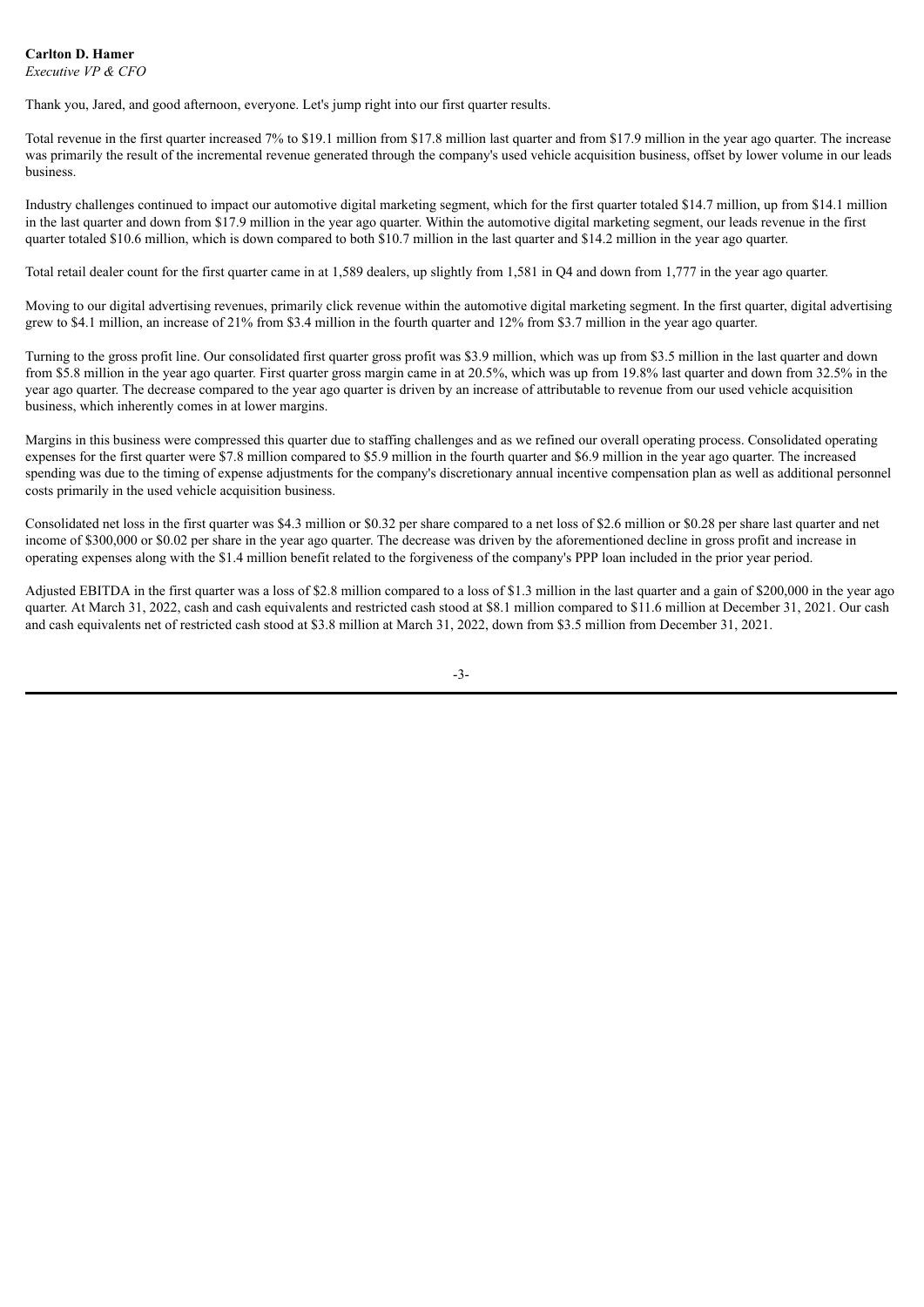At March 31, 2022, we had an outstanding balance of \$9.1 million on our revolving credit facility with CIT Northbridge Credit compared to \$10 million at December 31, 2021. As Jared mentioned earlier, the Board of Directors has established a special committee to explore strategic alternatives for the company.

As we have previously disclosed, our credit facility with CIT Northbridge Credit expires in March of 2023. While we plan to work to extend that agreement, we are also experiencing cash burn in excess of what we had originally planned. As a result, without an infusion of capital or some other transaction, the company may not have the cash needed to continue operations.

To this end, we have included disclosures around going concern in our 10-Q. The special committee will consider a full range of operational, financial and other strategic alternatives in their process. While we cannot assure that this work will result in a successful outcome, we have committed to a diligent cost management structure and remain focused on operating in a lean and efficient manner as we move forward. That concludes my remarks.

I'm going to pass the call back to Jared to provide commentary on our strategic efforts and path forward.

#### **Jared R. Rowe**

*CEO, President & Director*

Thanks, Carlton. All right. So what happens next for AutoWeb? With our special committee beginning the evaluation process, they will consider a full range of strategic alternatives. In fact, the special committee has already retained Houlihan Lokey Capital as our financial adviser to assist in this process.

All options are currently on the table, including attempting to obtain debt or equity financing, exploring the sale or divestiture of the business, evaluating potential partnership or licensing transactions or the restructuring of our debt and operations. While we don't have a definitive timeline or anticipate the completion date for this process, the special committee is proceeding in a timely manner given the current financial constraints on our operations.

As the special committee moves forward with its strategic alternative review, we plan to keep a watchful eye on our cash position while operating our leads and clicks business, in line with overall market conditions. The identity of our core business has not changed. AutoWeb plans to continue providing highquality consumer leads and clicks to help connect dealers to motivated car buyers, while our used vehicle operations will remain suspended until further notice.

I want to reiterate that we believe there is substantial value in the assets and capabilities of AutoWeb. Between our highly efficient audience generation capabilities, our large distribution channel, our dedicated and talented team and our proven ability to acquire used vehicles directly from consumers, we're optimistic that the strategic review will result in a positive outcome.

This is obviously not where we envisioned we'd be when we embarked on our transformation strategy. But as I've said before in past calls, we can't control the markets. We can't control the rate of inflation, interest rates, the supply chain or new vehicle inventories. What we can do is continue to put our heads down and run this business as efficiently as possible from a cash and expense perspective while continuing to provide our customer base with high-quality leads and clicks.

We still firmly believe in the underlying long-term value of our technology, assets and capabilities, along with the utility we provide, the automotive market in the digital age. We're confident that consumers will continue to adopt and leverage digital media tools as they go through the lifecycle of buying and selling vehicles. And we still believe that AutoWeb's platform is capable of capitalizing on the intersection of vehicle buyers and sellers.

We have a resilient and nimble team that is working diligently to sustain our core operations with the hopes that we will be able to return to executing our transformation and ultimately recognize the untapped potential of AutoWeb.

I'd like to sincerely thank all of our dedicated employees and our long-term stakeholders who have provided unwavering support during these exceptionally challenging and trying times.

With that, we'll now open it up for questions. Operator?

-4-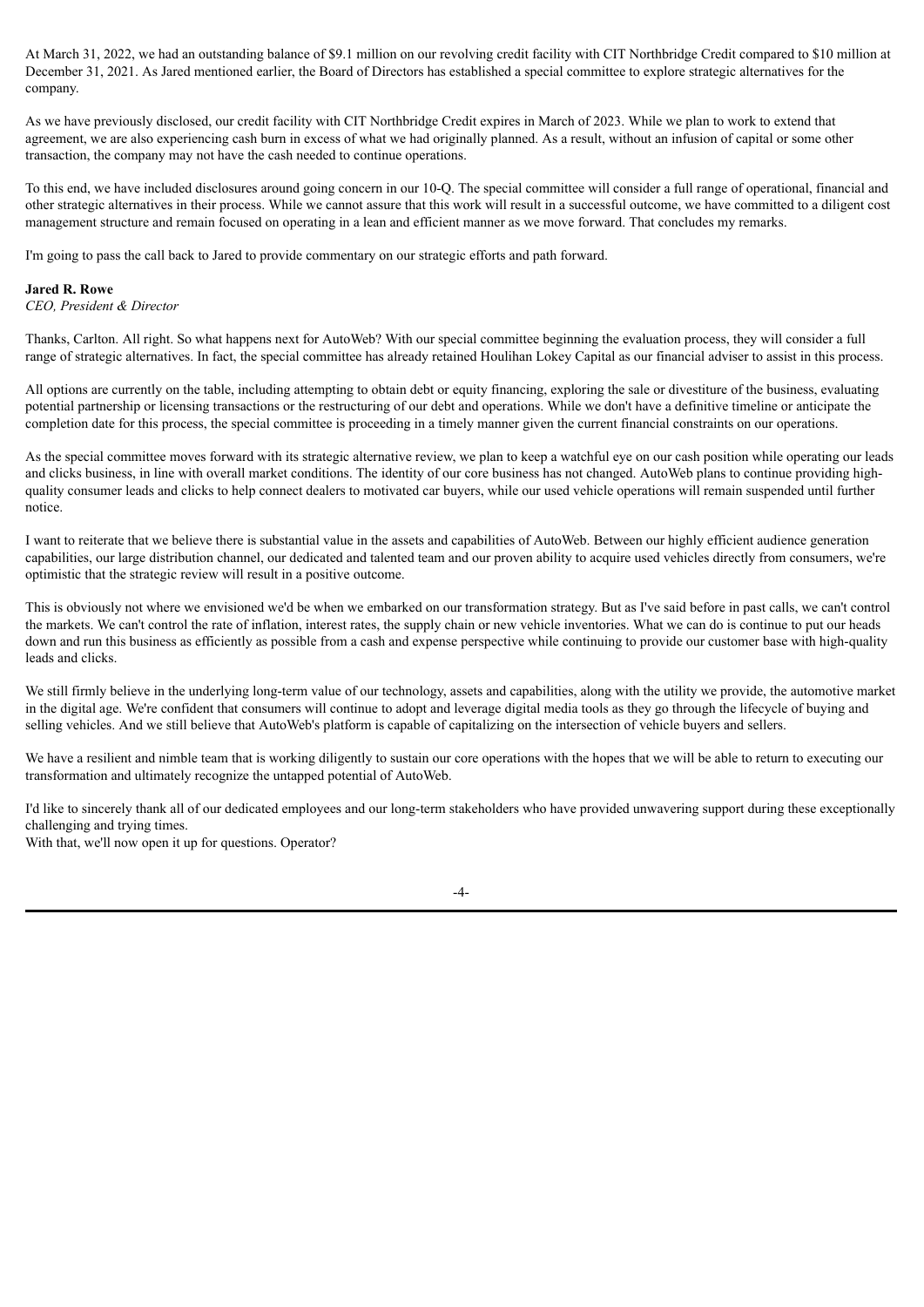# **Question and Answer**

# **Operator**

[Operator Instructions] For our first question, we have Eric Martinuzzi from Lake Street.

## **Eric Martinuzzi**

*Lake Street Capital Markets, LLC, Research Division*

My first question is regarding the going concern, given the cash at \$3.8 million and the revolver at \$9.1 million. Just curious to know what are we talking about here? Obviously less than 12 months, but given the moves that you've made, what are we looking at, how many quarters here before we need to get something done on the balance sheet?

## **Jared R. Rowe**

*CEO, President & Director*

Eric, thank you for the question, by the way. That's just a very difficult question to answer, quite frankly, because it all depends on how well we're able to operate and execute with our existing customer base. As you know, when you follow a going concern, it can create risk from an employee's perspective and from a customer perspective. And so while we have several contingencies, we aren't prepared to provide that level of guidance at this particular moment. But we are committed as a team to making certain that we give the strategic options and strategic review, plenty of time for us to achieve a positive outcome.

## **Eric Martinuzzi**

*Lake Street Capital Markets, LLC, Research Division*

And then regarding CarZeus, I feel like we were -- it feels like we just had the Q4 call recently. At what point did we decide to suspend the CarZeus operations?

## **Jared R. Rowe**

*CEO, President & Director*

That was very recently. It was very recently. As you can imagine, we've been working through this for a while now. We actually were very close to putting in place bridge financing. Unfortunately, the bridge financing fell through for no reason of our control, which forced us into a position where we had to make these sorts of very difficult decisions. So we did not make a decision to suspend the CarZeus operations until very recently.

Like I said, as a matter of fact, last month, in April, these are operational numbers, these are not GAAP numbers. But we bought north of 110 cars, which was by far the best month that we've had and we were on a similar trajectory this month. The fundamental issue is that it's just a fairly high intensity consumer of cash, which is why we have to suspend operations and furlough those team members, so we can focus on the leads and clicks business until we find a positive outcome and then hopefully reestablish operations in vehicle, used vehicle acquisitions.

#### **Eric Martinuzzi**

*Lake Street Capital Markets, LLC, Research Division*

And then what should we -- as far as a run rate operating expense, obviously, we've got duplicative costs here in the second quarter, but maybe it's a question for Carlton. What's the cost to restructuring operating expense?

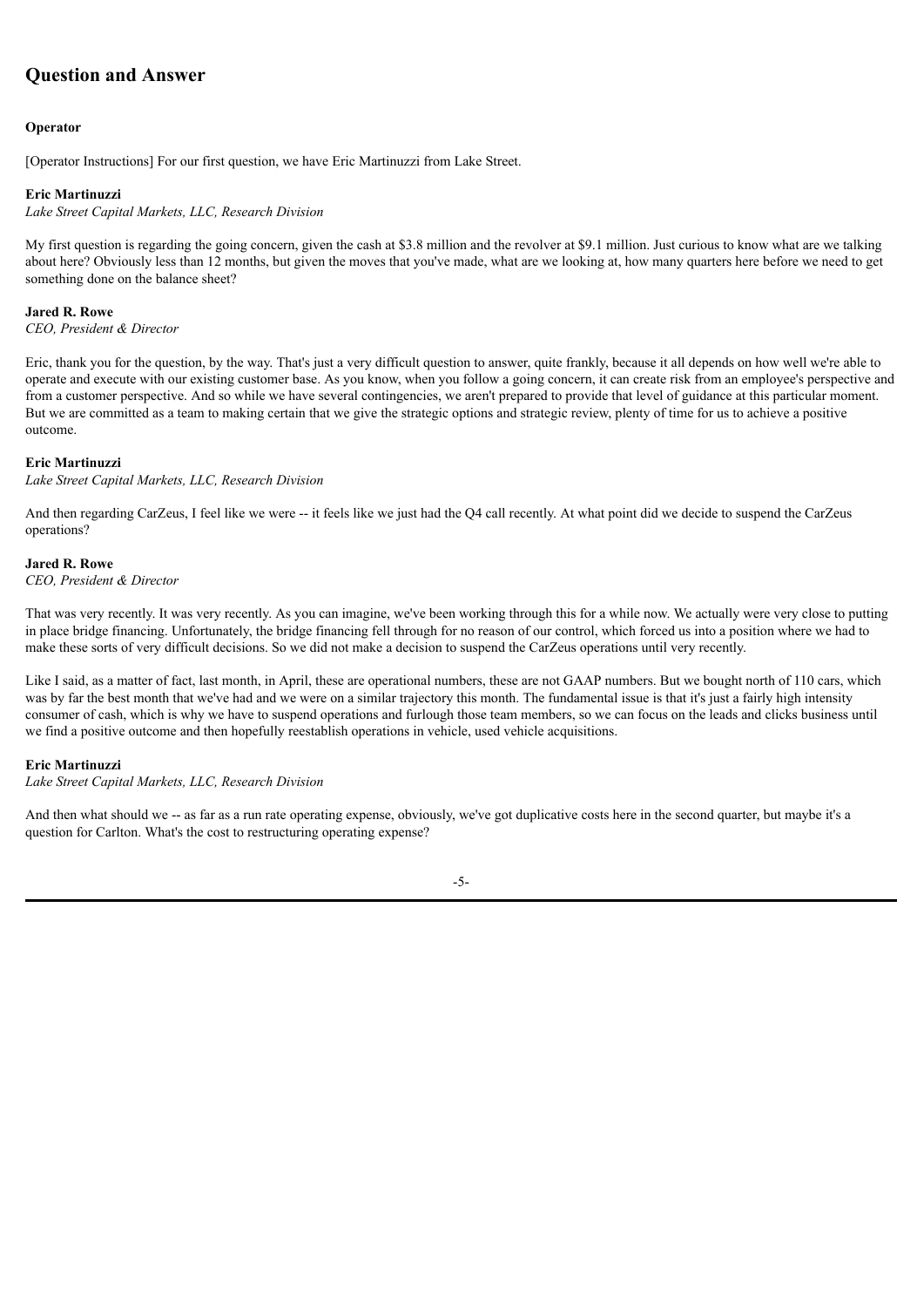#### **Carlton D. Hamer** *Executive VP & CFO*

Yes. I mean what we think of guidance to that level. I mean, we are going through and looking at the various spend categories that we can reduce to accomplish the goals that were set out by the strategic alternates and the committee.

## **Eric Martinuzzi**

*Lake Street Capital Markets, LLC, Research Division*

And as you said, it was not all bad news in the quarter. It seems strange to me that your lead traffic was up, but your lead volumes were flat sequentially. What's behind that?

#### **Jared R. Rowe**

*CEO, President & Director*

We've been making several changes to actually how we optimize the funnel. And that is one of the things that's going to be masked by this call is there are several green shoots inside the business. One of them being our conversion rate was up well, current quarter, up about 30%. And so we were making modifications throughout the quarter in terms of how we actually structured the operating team who buys our traffic, how they manage their campaigns and introducing some new funnel optimization approaches that took a little bit of time but are now yielding some real material benefits. But it was a bunch of changes being made on that side of the business. I think you recall that we've recently hired someone new over on that side. And he's having a positive impact on that side of the business. But you'd see, is making quite a few changes that -- in clicks and takes wise is actually positive for us, but did mask some of the goodness in the quarter.

#### **Eric Martinuzzi**

*Lake Street Capital Markets, LLC, Research Division*

Well, good luck on the pivot here and the strategic alternatives review process.

#### **Operator**

For our next question, we have Gary Prestopino from Barrington Research.

#### **Gary Frank Prestopino**

*Barrington Research Associates, Inc., Research Division*

Jared, good to hear from you. A couple of questions here, please. First of all, is the gross margin degradation in the quarter versus Q1 '21, is that all due to the impact of CarZeus?

# **Jared R. Rowe**

*CEO, President & Director*

Carlton, why don't you take that one?

#### **Carlton D. Hamer**

*Executive VP & CFO*

It's not all due to CarZeus. It is significantly due to CarZeus, but there was also a degradation in the core business as well.

-6-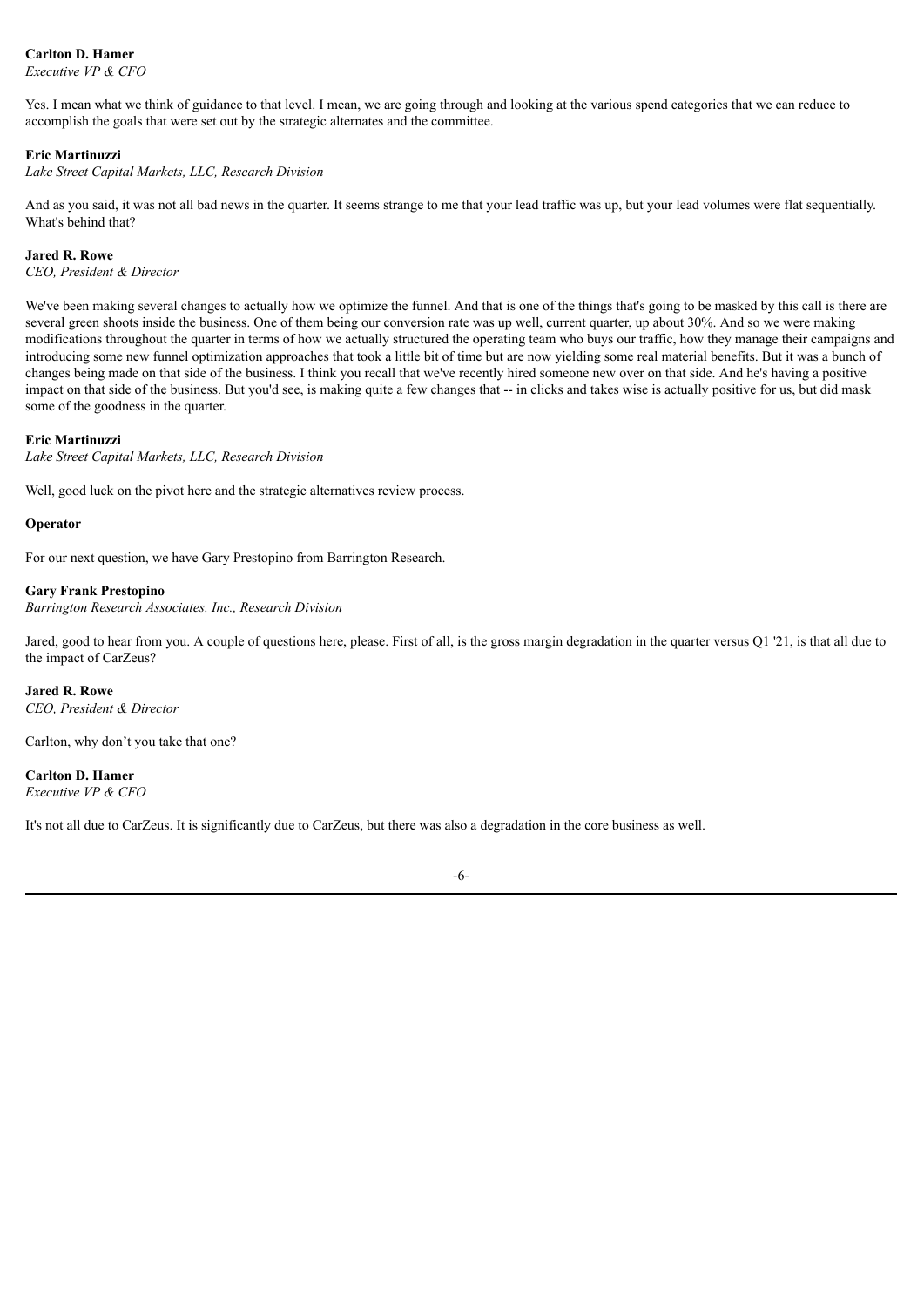**Jared R. Rowe** *CEO, President & Director*

We saw a bit -- I'm sorry to interrupt. We saw a bit of an expansion in our TAC in O3 and O4 of last year. Early in O1, it was elevated as well in similar levels to Q3 and Q4. We've been managing it down since then. And so you've got a bit of a mixed bag in the quarter of our consumer acquisition costs, which did impact the gross margin on a per unit basis for the leads business. But like I said, for what it's worth, end of the quarter, we finished on a positive note. And into this quarter, we're doing a really nice job of managing it. But you have a bit of inflation there in January and February and half of March.

## **Gary Frank Prestopino**

*Barrington Research Associates, Inc., Research Division*

Could -- Carlton, could you explain what -- I'm sorry, I didn't get this. What is the restricted cash on the balance sheet? What's that held for? Is that CarZeus?

#### **Carlton D. Hamer**

*Executive VP & CFO*

So there's \$4.3 million in restricted cash on the balance sheet. Approximately \$4 million of it at this point is used as collateral within the CIT loan. So it's the direct collateral that supports the loan balance.

#### **Gary Frank Prestopino**

*Barrington Research Associates, Inc., Research Division*

So have you -- did you -- have you tripped -- was there -- are there any covenants or things that you've tripped under this revolving credit facility at this point?

# **Carlton D. Hamer**

*Executive VP & CFO*

There are not. There are no covenants that we tripped.

#### **Gary Frank Prestopino**

*Barrington Research Associates, Inc., Research Division*

So if you've got -- you've got restricted cash as collateral of \$4.3 million that would be applied directly to the borrowing. That could be applied directly to the borrowings under the revolving credit facility, if you were to get some new financing in?

#### **Carlton D. Hamer**

*Executive VP & CFO*

Yes. \$4 million of it, but yes. \$300,000 of that goes to securing credit cards.

#### **Gary Frank Prestopino**

*Barrington Research Associates, Inc., Research Division*

So the last question I would have is this. This tax preservation plan, you've got \$110 million of NOLs, which on a per share basis is about \$7.87. I don't understand all of this language here, the risk ownership under Section 382 of the IRS code. But is that -- what you've done there, does that pertain to anybody trying to take a 5% stake in your company without the Board agreeing to it?

-7-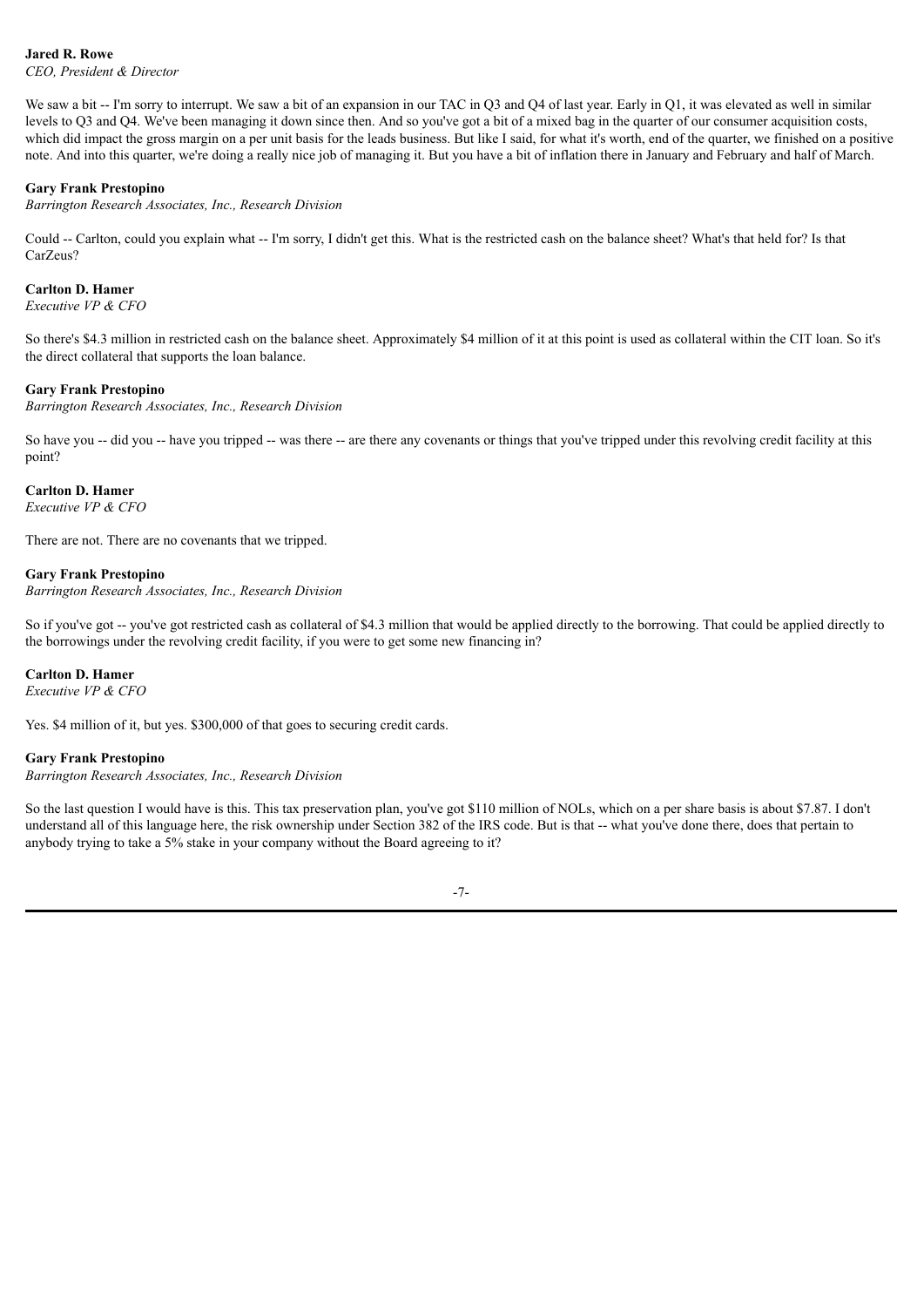# **Jared R. Rowe**

*CEO, President & Director*

Yes. The threshold for the NOL plan is roughly 4.9%. Nobody can acquire more than that.

#### **Gary Frank Prestopino**

*Barrington Research Associates, Inc., Research Division*

So if the Board agreed to somebody coming in and buying more, that NOL is still applicable if there's a change of control clause in there. Is that correct?

#### **Jared R. Rowe**

*CEO, President & Director*

Yes, it's a little bit more complex than that, Gary. Essentially, your NOLs will get reset. I guess here's the way I would answer it. It is reset on the transaction value. Here's the way I would say it is. We've got \$110 million of NOL value inside the business. That is something that should be attractive even if it doesn't -- even if all of it doesn't make the transition through a change of control transaction, there still is real value there. And so as we think about the strategic alternatives, it is all the things that I mentioned in terms of the core operations. But to your point, there is also NOL plan value there for somebody else who would be looking to merge with us or do something like that.

#### **Carlton D. Hamer**

*Executive VP & CFO*

Agreed.

#### **Gary Frank Prestopino**

*Barrington Research Associates, Inc., Research Division*

Okay. Okay. And then you start to get into a whole bunch of tax issues to how much they could use. But suffice to say there is value and if your Board of Directors, so chooses to exercise or get rid of that 4.9% threshold, that there is inherent value there. I mean, because your equity value of your company, your market -- your enterprise value of the company is like \$35 million or something like that?

#### **Jared R. Rowe**

*CEO, President & Director*

Yes. Yes. No, absolutely. Absolutely and again, when we had a conversation, as you can imagine, we picked up with Houlihan Lokey. And that's one of the things that they pointed out as well as there's real value in this asset, real value in this business. And we're optimistic that we're going to be able to find somebody who wants to either invest or figure out a way to converge it into their platform.

#### **Gary Frank Prestopino**

*Barrington Research Associates, Inc., Research Division*

I understand. That's why I was -- this is the first thing I looked at when I saw this, I said, okay, you've got this NOL. There is some value here besides the base business? And then just very briefly, so I can understand it again. I'm trying to get a handle on this. When you're talking about your CAC, your customer acquisition costs; that diminishes your margin. That's going up because it's such a competitive environment right now? Or you're having to discount your leads to get your leads taken by the auto retailers?

 $-8$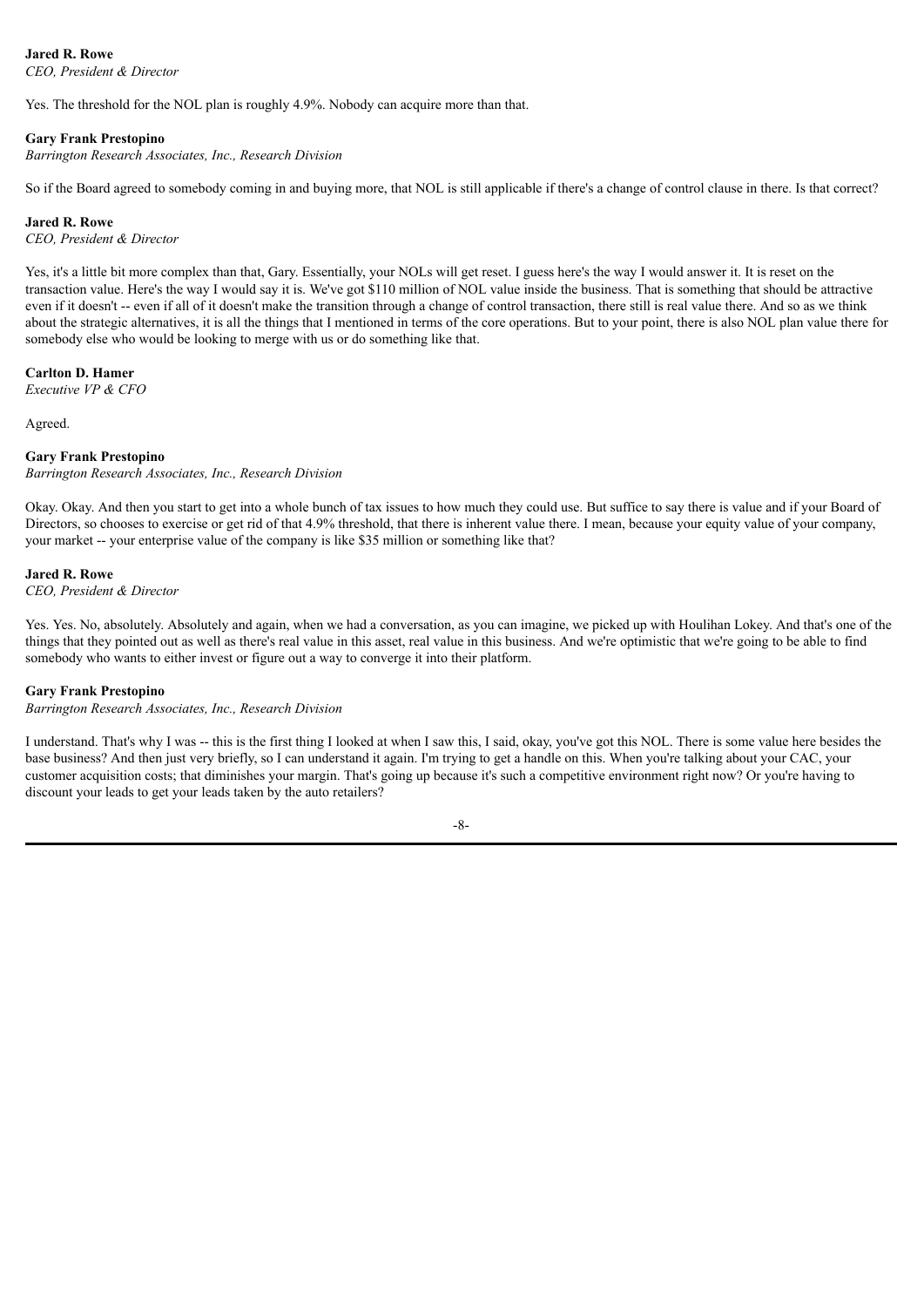## **Jared R. Rowe** *CEO, President & Director*

No, great question, Gary. No, it's -- there's a couple of things at play that we've talked to them. One is we had elevated expense levels in O3, O4 and early Q1 because of the competitive nature of the market and also because of some executional issues that we've since resolved. Now on the revenue side, our revenue is somewhat diminished right now because we have talked revenue per unit. It's so much mine because as we've talked about, we still do have a material number of retail dealers who are in suspend status. And as you know, right, the difference between self-selling a lead wholesale and retail is material in this business.

And so you're seeing some downward pressure. That's not new downward pressure. We've had that months now because of the ongoing pandemic and inventory shortages. And so what we've been able to do is manage the expense side down on the lead side from a cost perspective and, call it, at the end of the quarter and into this quarter. And we've gotten back to rates that we saw when we were cash flow positive and adjusted EBITDA profitable mid last year. And so we've been able to manage it back and still hold on to our quality. We haven't to give up a little bit of volume. But on a pure gross margin basis, we're actually seeing positive trends. Again, it's just not enough fast enough for the inventory-related headwinds that we're continuing to experience.

## **Gary Frank Prestopino**

*Barrington Research Associates, Inc., Research Division*

Yes, now, it's a tough environment, no doubt.

#### **Operator**

And for our next question, we have Edward Woo from Ascendiant Capital.

#### **Edward Moon Woo**

*Ascendiant Capital Markets LLC, Research Division*

Yes. You mentioned that January was relatively better, but February and March deteriorated. What about April and May so far?

#### **Jared R. Rowe**

*CEO, President & Director*

So from a pure just vehicle sales perspective, they're not much better, quite frankly. But from an operating execution perspective, they've been better. Like I said, one of the most frustrating parts of all this that is there were green shoots in the quarter, it's not enough. And we're seeing green shoots in this quarter, but it's not enough to overcome the headwinds that we're seeing. So from a SAAR perspective, we're seeing similar numbers. But what we've been able to do in the first couple of months here, a month, 1.5 months here, is we have seen that our gross margin dollars generated for leads has been better and up.

But again, you're talking about substantial declines when you compare it to Q2 and Q1 of last year because the SAAR was so much more elevated than it is today. So even though we're doing better on a per unit basis from a lead and click perspective, just in total, it's still down.

#### **Edward Moon Woo**

*Ascendiant Capital Markets LLC, Research Division*

And then looking at CarZeus. I know you guys suspended operations, but it looks like gross margin for the first quarter was down. Is there anything to read into that?